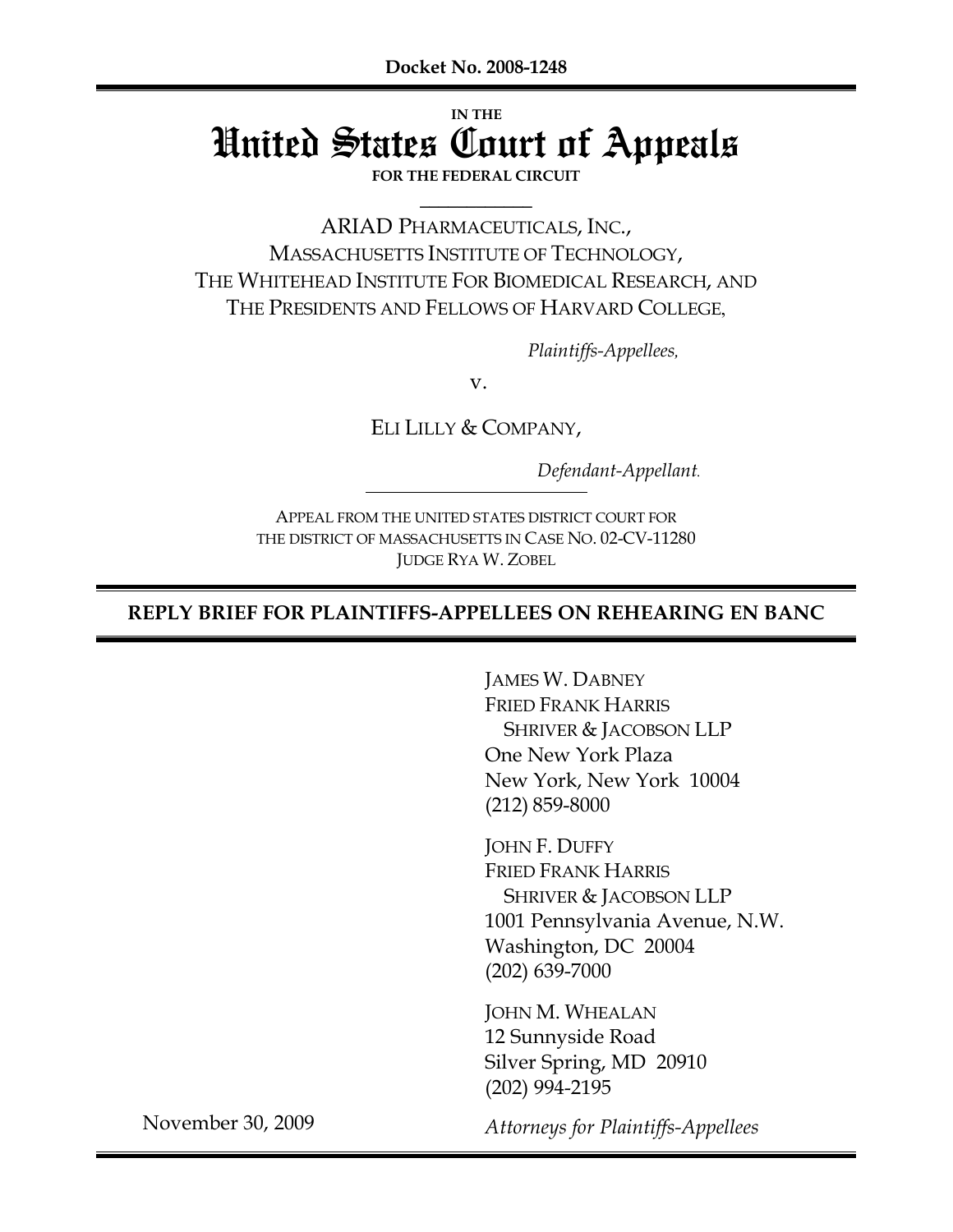### **CERTIFICATE OF INTEREST**

Counsel for plaintiffs-appellees ARIAD Pharmaceuticals, Inc., Massachusetts Institute of Technology, The Whitehead Institute for Biomedical Research, and The President and Fellows of Harvard College certifies the following:

1. The full name of every party represented by me is:

ARIAD Pharmaceuticals, Inc., Massachusetts Institute of Technology, The Whitehead Institute for Biomedical Research, and The President and Fellows of Harvard College

2. The names of the real parties in interest represented by me are the same as the parties named in the caption.

3. No parent corporations and publicly held companies own 10 percent or more of the stock of the parties represented by me.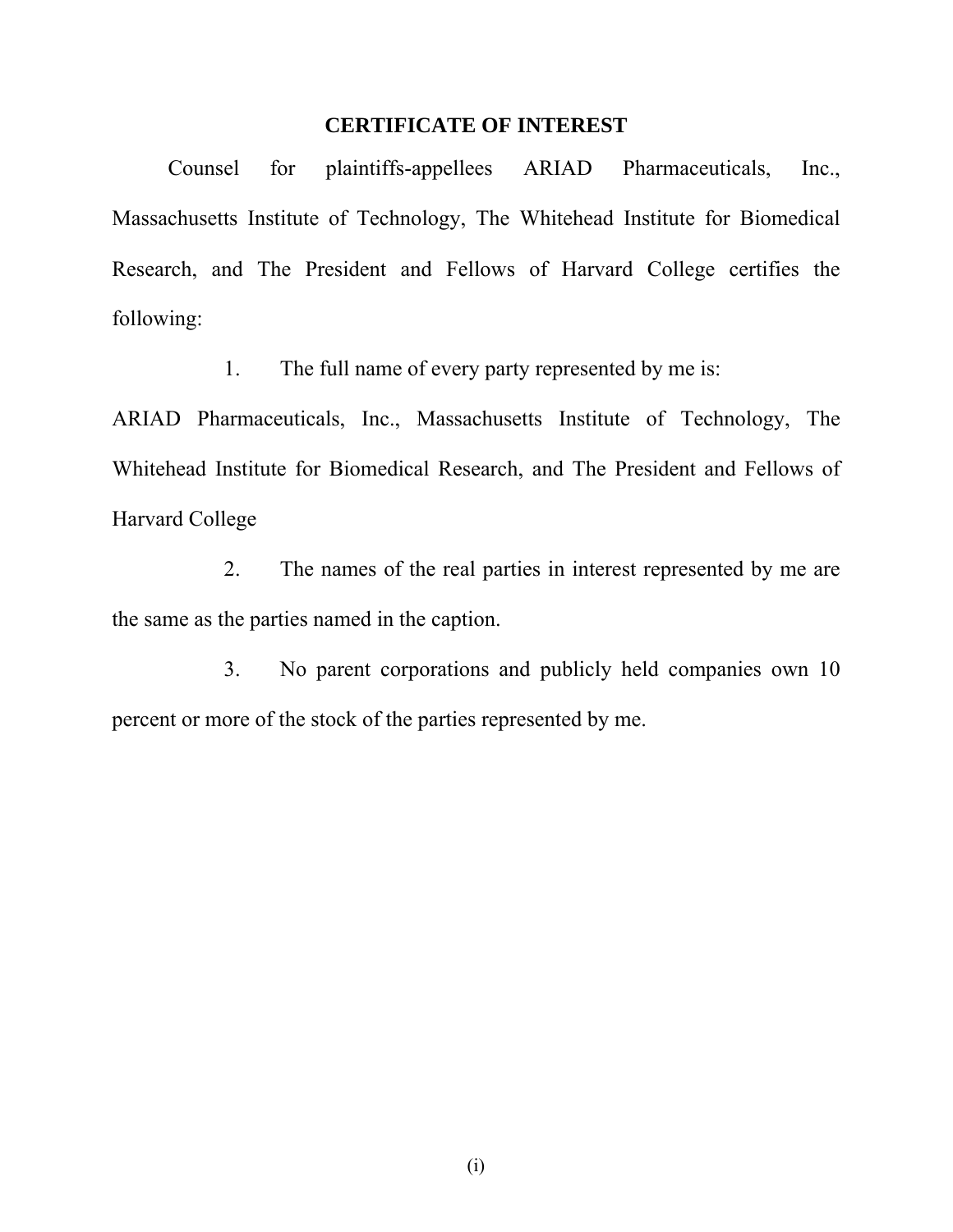4. The names of all law firms and the partners or associates that appeared for the parties now represented by me in the trial court or are expected to

appear in this court are:

Leora Ben-Ami Patricia A. Carson Thomas F. Fleming Christopher T. Jagoe, Sr. Howard S. Suh Alfred H. Heckel Matthew McFarlane **KAYE SCHOLER LLP** 425 Park Avenue New York, NY 10022-3598

Vladimir Drozdoff Eric E. Wall Formerly of **KAYE SCHOLER LLP**

James W. Dabney Stephen S. Rabinowitz John F. Duffy Randy C. Eisensmith **FRIED FRANK HARRIS SHRIVER & JACOBSON LLP**  One New York Plaza New York, New York 10004

Mitchell Epner Formerly of **FRIED FRANK HARRIS SHRIVER & JACOBSON LLP**

Lee C. Bromberg Kerry L. Timbers Meredith Ainbinder Lisa M. Fleming **BROMBERG & SUNSTEIN LLP** 125 Summer Street Boston, MA 02110

Anne M. Longobucco **DEMEO & ASSOCIATES, P.C.**  One Lewis Wharf Boston, MA 02110

John M. Whealan 12 Sunnyside Road Silver Spring, MD 20910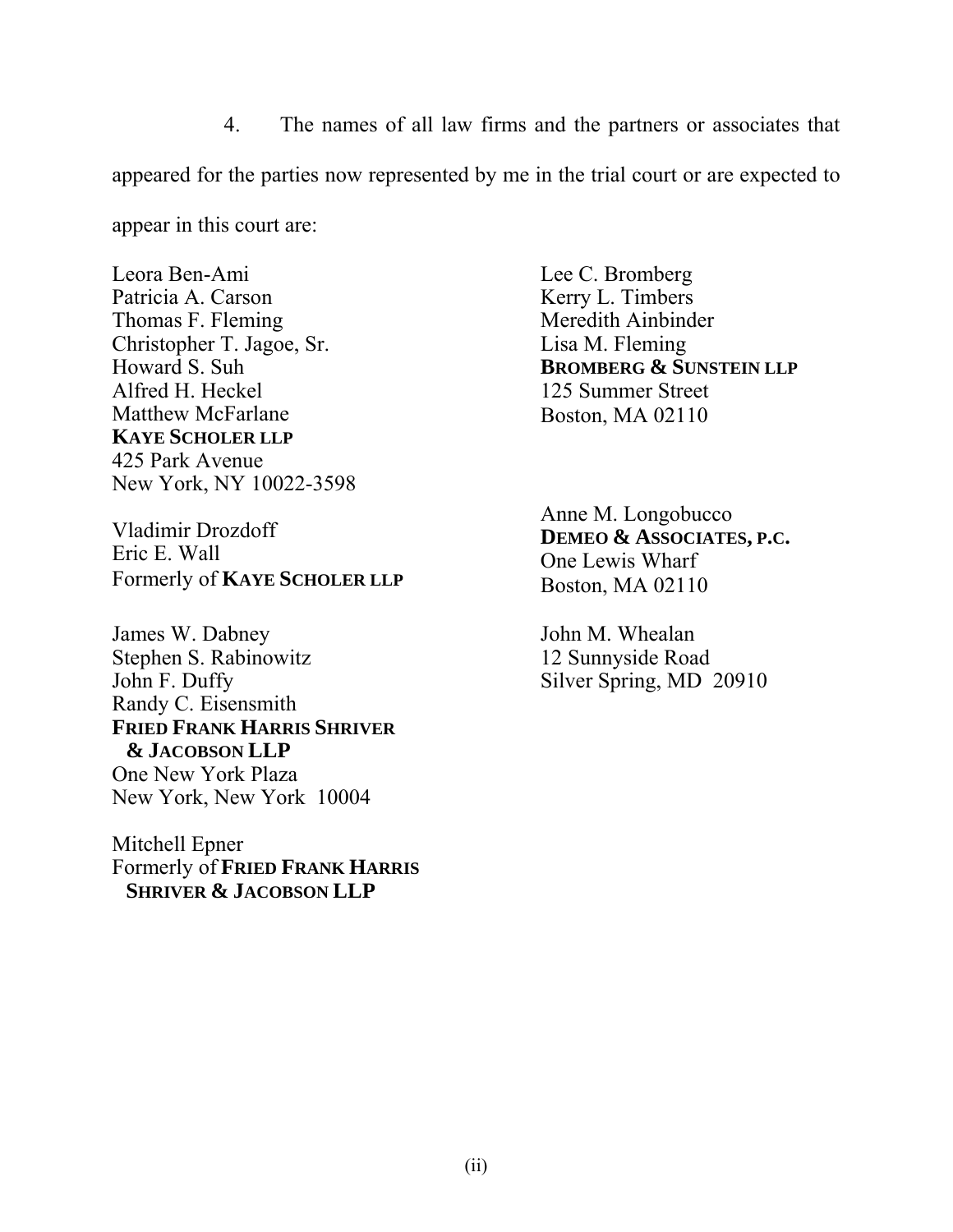# **TABLE OF CONTENTS**

| $\mathbf{I}$ . |                 | THERE IS MUCH COMMON GROUND, BUT THE PARTIES<br>AND AMICI DISAGREE ON THE STANDARD FOR<br>MEASURING SUFFICIENCY OF WRITTEN DESCRIPTION  1 |  |  |  |  |
|----------------|-----------------|-------------------------------------------------------------------------------------------------------------------------------------------|--|--|--|--|
| II.            |                 | THE TEXT AND HISTORY OF THE PATENT STATUTE DO<br>NOT SUPPORT LILLY'S CONSTRUCTION OF THE                                                  |  |  |  |  |
| III.           |                 | SUPREME COURT PRECEDENT DOES NOT SUPPORT<br>LILLY'S CONSTRUCTION OF THE WRITTEN DESCRIPTION                                               |  |  |  |  |
|                | $A_{\cdot}$     |                                                                                                                                           |  |  |  |  |
|                | <b>B.</b>       |                                                                                                                                           |  |  |  |  |
|                |                 | Sufficiency of the Written Description and the<br>1.                                                                                      |  |  |  |  |
|                |                 | 2.                                                                                                                                        |  |  |  |  |
| IV.            |                 | THE DESCRIPTION REQUIREMENT OF SECTION 112<br>POLICES PRIORITY AND ENSURES THAT THE CLAIMS<br>21                                          |  |  |  |  |
|                | A.              | The Description Requirement of Section 112 Polices Priority                                                                               |  |  |  |  |
|                | <b>B</b> .      | The Description Requirement of Section 112 Ensures that                                                                                   |  |  |  |  |
|                | $\mathcal{C}$ . | The Facts of this Case Illustrate the Proper Operation of the                                                                             |  |  |  |  |
|                |                 |                                                                                                                                           |  |  |  |  |
|                |                 |                                                                                                                                           |  |  |  |  |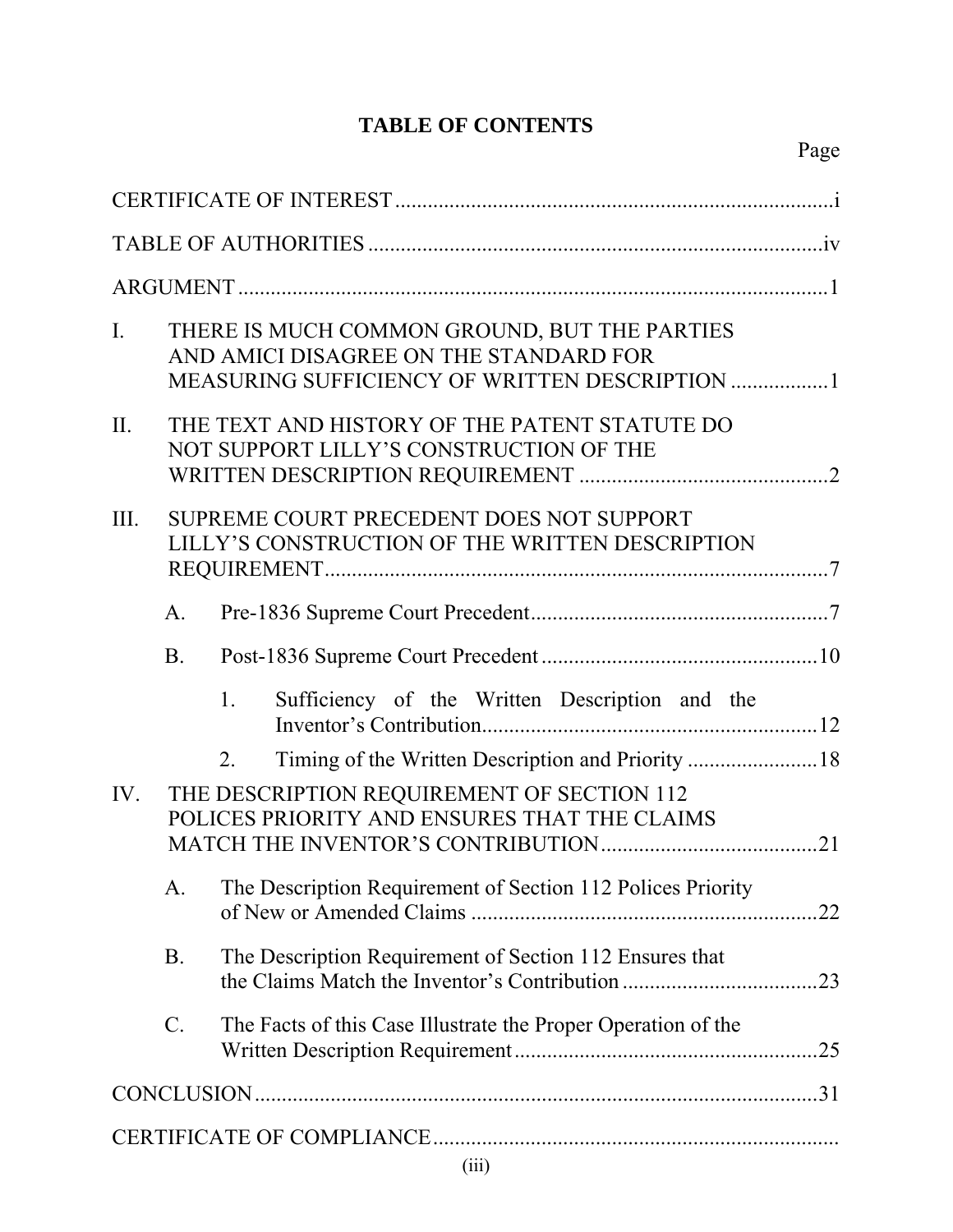## **TABLE OF AUTHORITIES**

| <b>CASES</b>                                        | Page(s) |
|-----------------------------------------------------|---------|
| Ariad Pharms., Inc. v. Eli Lilly & Co.,             |         |
| <i>Brooks v. Fiske,</i>                             |         |
| Evans v. Eaton,                                     |         |
| Festo Corp. v Shoketsu Kinzoku Kogyo Kabushiki Co., |         |
| Gill v. Wells,                                      |         |
| Holland Furniture Co. v. Perkins Glue Co.,          |         |
| In re Ruschig,                                      |         |
| Knight v. Comm'r of Internal Revenue,               |         |
| Merrill v. Yeomans,                                 | 9       |
| O'Reilly v. Morse,                                  |         |
| Permutit Co. v. Graver Corp.,                       |         |
| <i>Pfaff v. Wells Elecs., Inc.,</i>                 |         |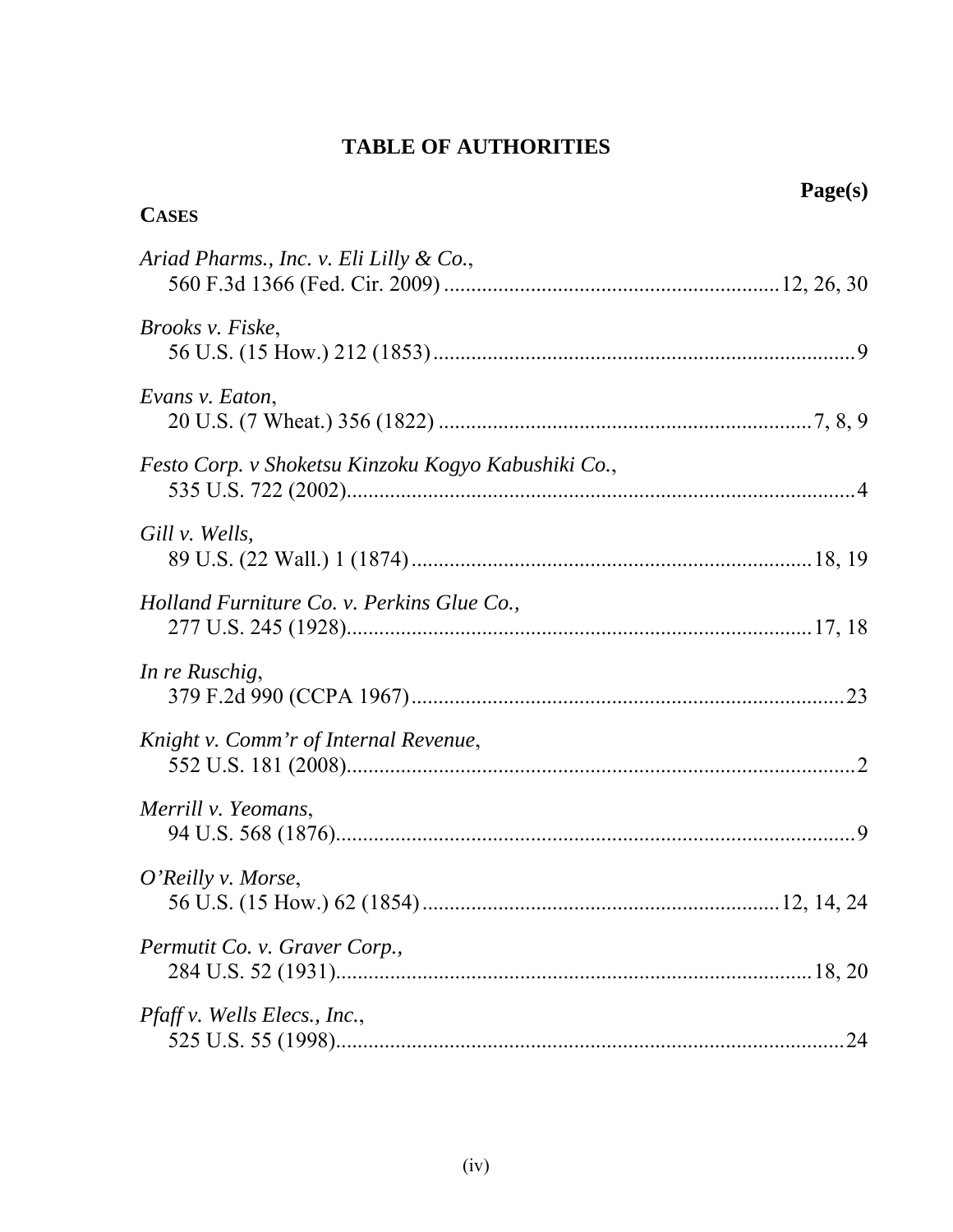| Regents of the Univ. of California v. Eli Lilly & Co., |  |
|--------------------------------------------------------|--|
| Schriber-Schroth Co. v. Cleveland Trust Co.,           |  |
| Smith v. Snow,                                         |  |
|                                                        |  |
|                                                        |  |
|                                                        |  |
| Tilghman v. Proctor,                                   |  |
| United States v. Ron Pair Enters.,                     |  |
| <b>STATUTES</b>                                        |  |
|                                                        |  |
|                                                        |  |
|                                                        |  |
|                                                        |  |
|                                                        |  |
| <b>OTHER AUTHORITIES</b>                               |  |
|                                                        |  |
|                                                        |  |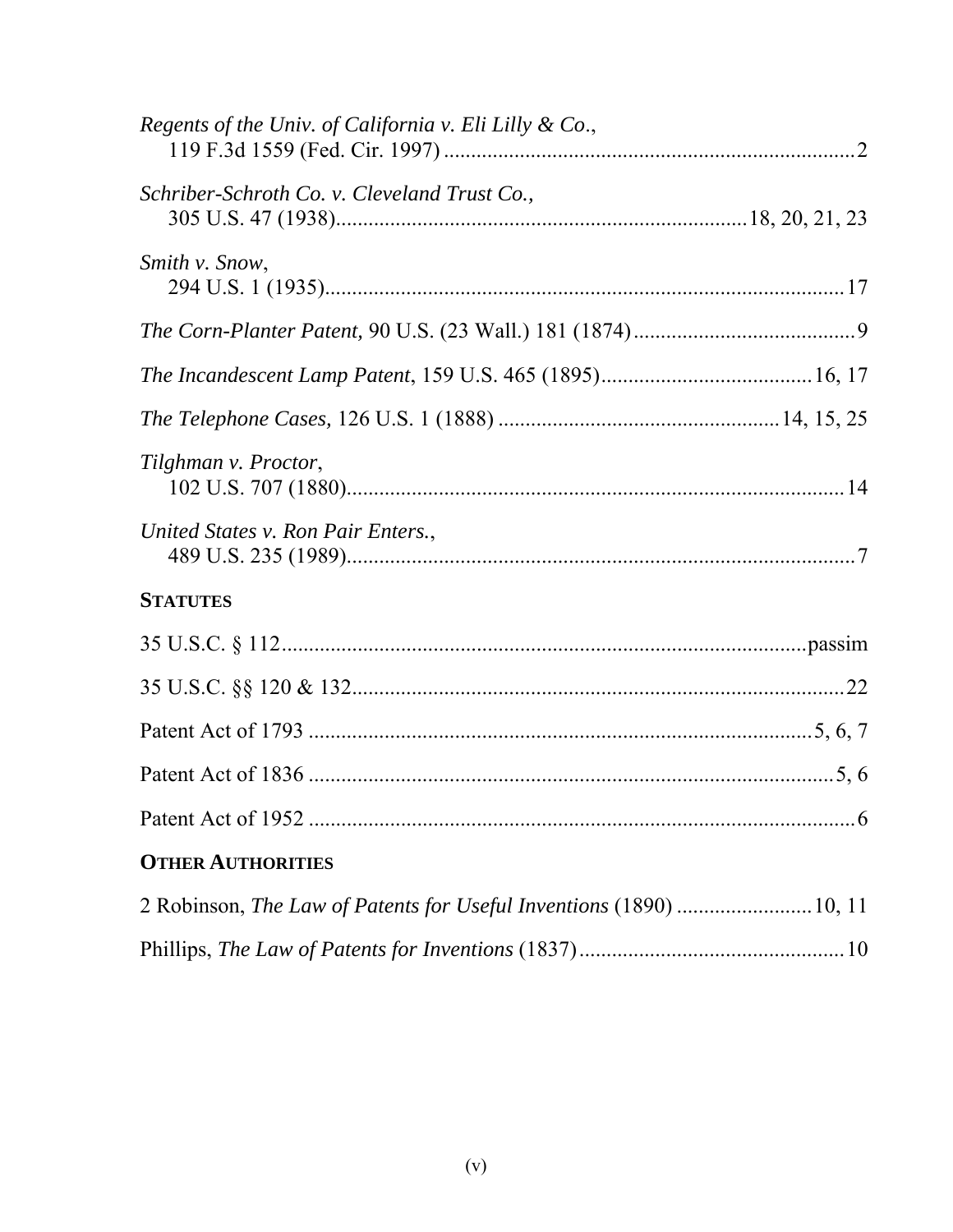#### **ARGUMENT**

### **I. THERE IS MUCH COMMON GROUND, BUT THE PARTIES AND AMICI DISAGREE ON THE STANDARD FOR MEASURING SUFFICIENCY OF WRITTEN DESCRIPTION**

Lest it be obscured by rhetoric, it is important to note that there is much common ground amongst the parties and amici.<sup>1</sup> Specifically, they agree that:

1. The specification must provide a written description of the

invention *and* of the manner and process of making and using it.

2. The description requirement of  $\S$  112 applies to all claims,

whether they were originally present in the application or not.

3. The description requirement of § 112 polices an applicant's

ability to add or amend claims during prosecution.

 $\overline{a}$ 

4. A patent may not claim an invention that is not described in the specification.

5. The description requirement of  $\S$  112 prevents claims that

extend beyond the inventor's contribution as set forth in the specification;

<sup>1</sup> *See, e.g.*, Amicus Brief for Federal Circuit Bar Association, filed Nov. 19, 2009, at 6-8 ("all parties agree with 'the undisputed proposition that the claims must be directed to an invention that is identified in the specification.'") (quoting Principal Brief of Plaintiffs-Appellees on Rehearing en Banc, filed October 5, 2009 ("ARIAD Br.") at 23).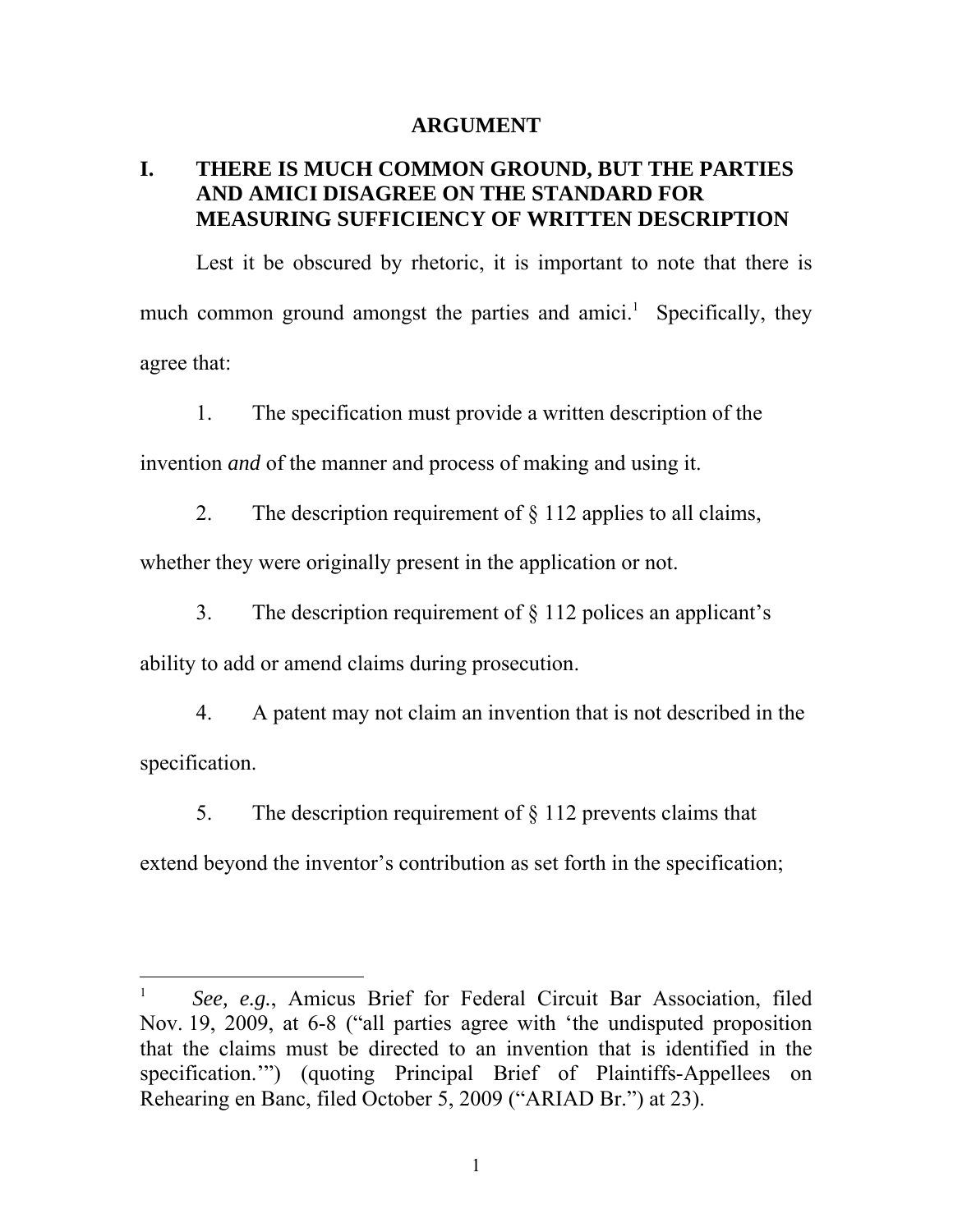claims of broad applicability must correspond to an invention that is identified in the specification by a broadly applicable common principle.

The actual disagreement concerns whether  $\S$  112, first paragraph requires a written description of the invention that is *separate from enablement*. Specifically, is the entire written description required by § 112 (i.e., the description of the invention, and of the manner and process of making and using it) measured by the statutory duty to describe the invention in "such full, clear, concise, and exact terms as to enable any person skilled in the art to which it pertains . . . to make and use the same," as Plaintiffs-appellants contend? Or, as urged by Lilly, does § 112 impose a written description requirement independent of the rest of the statute and measured by the judicially-created "possession" test of *Regents of the University of California v. Eli Lilly & Co*., 119 F.3d 1559 (Fed. Cir. 1997) and its progeny?

This reply brief focuses on this important area of disagreement.

### **II. THE TEXT AND HISTORY OF THE PATENT STATUTE DO NOT SUPPORT LILLY'S CONSTRUCTION OF THE WRITTEN DESCRIPTION REQUIREMENT**

While some of the briefs belittle a close analysis of the statutory text, "[w]e start, as always, with the language of the statute." *Knight v. Comm'r of Internal Revenue*, 552 U.S. 181, 187 (2008).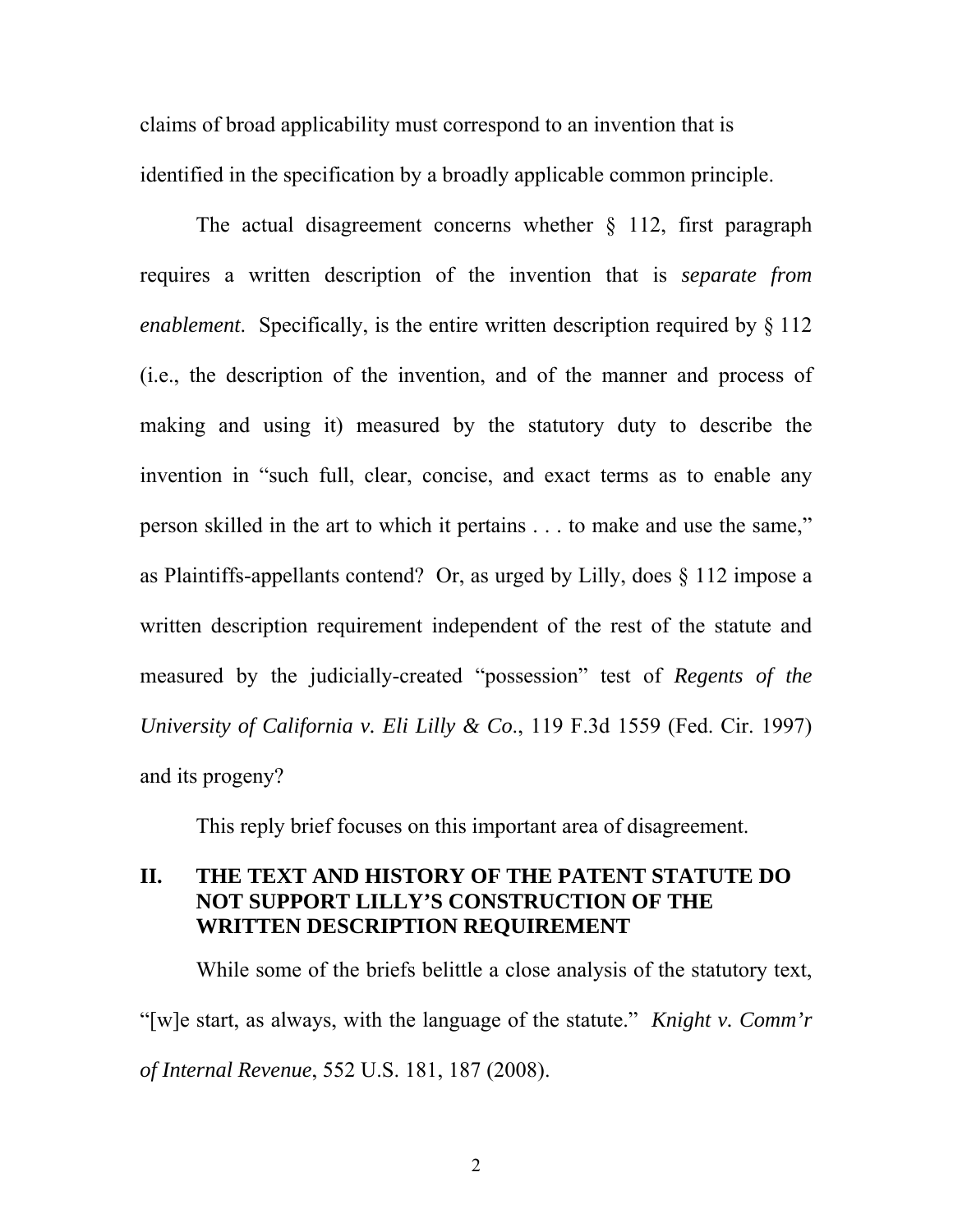The following table compares the competing statutory constructions proposed by plaintiffs-appellees and Lilly, and shows that Lilly has effectively rewritten the statute by adding the italicized words. 2

| Plaintiffs-appellees                                                                                                                                                                                   | Defendant-appellant Eli Lilly $& Co.$                                                                                                                                                                            |  |
|--------------------------------------------------------------------------------------------------------------------------------------------------------------------------------------------------------|------------------------------------------------------------------------------------------------------------------------------------------------------------------------------------------------------------------|--|
| The specification shall contain<br>a written description                                                                                                                                               | The specification shall contain a<br>written description of the invention,<br>and                                                                                                                                |  |
| of the invention, and                                                                                                                                                                                  |                                                                                                                                                                                                                  |  |
| of the manner and process of<br>making and using it,                                                                                                                                                   | The specification shall contain a<br><i>written description</i> of the<br>manner and process of making and                                                                                                       |  |
| in such full, clear, concise, and<br>exact terms as to enable any<br>person skilled in the art to which<br>it pertains, or with which it is<br>most nearly connected, to make<br>and use the same, and | using it, in such full, clear, concise,<br>and exact terms as to enable any<br>person skilled in the art to which it<br>pertains, or with which it is most<br>nearly connected, to make and use<br>the same, and |  |
| shall set forth the best mode<br>contemplated by the inventor of<br>carrying out his invention.                                                                                                        | shall set forth the best mode<br>contemplated by the inventor of<br>carrying out his invention.                                                                                                                  |  |

Plaintiffs-appellees explained why the actual text of the statute, following the ordinary rules of English grammar, supports their construction

<sup>2</sup> *Compare* ARIAD Br. at 3 *with* Principal Brief of Defendant-Appellant on Rehearing en Banc, filed November 9, 2009 ("Lilly Br.") at 25-26 (emphasis added).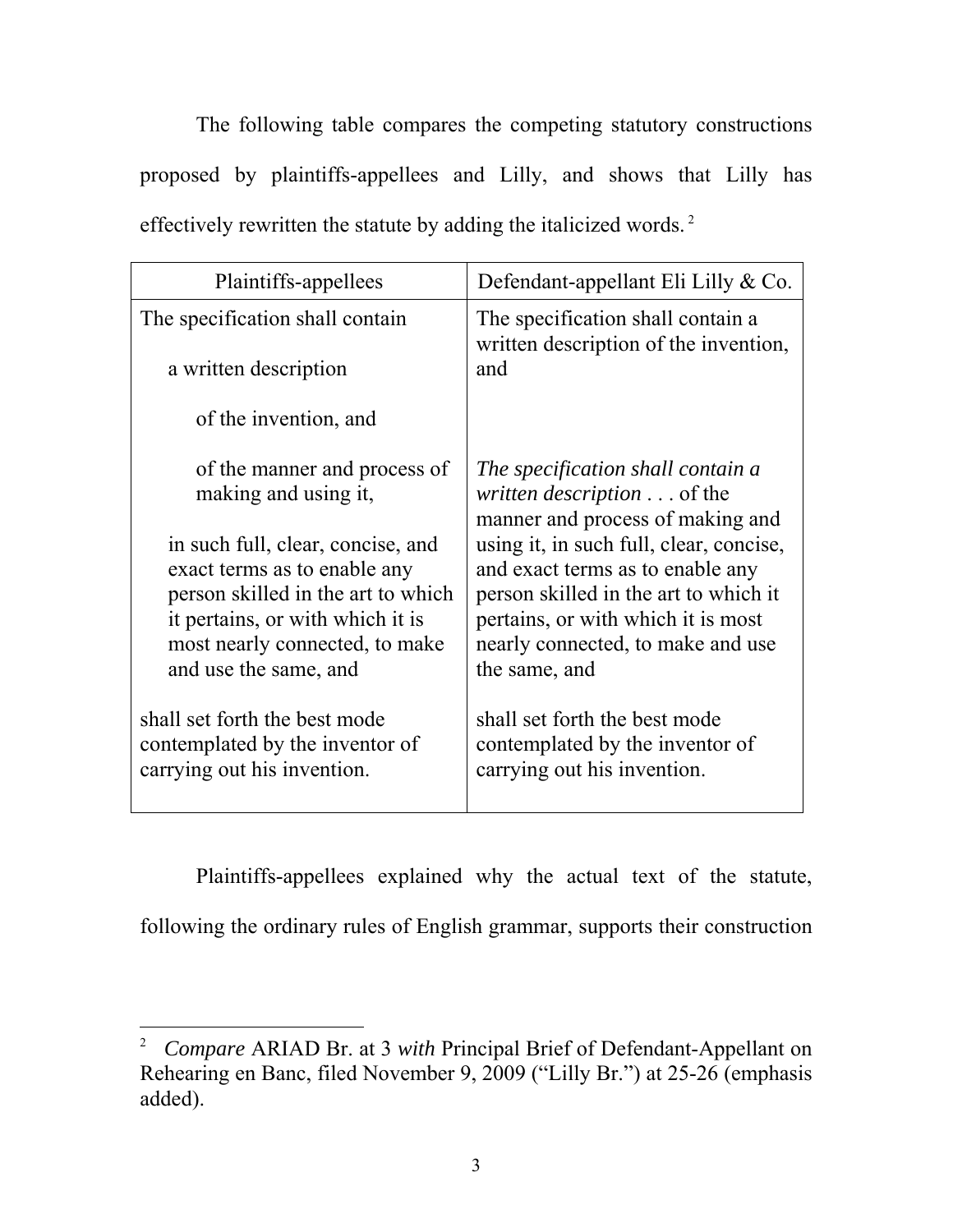and not Lilly's. *See* ARIAD Br. at 2-7.<sup>3</sup> Under Lilly's construction, the phrase "written description of the invention" is not modified by the subsequent words of that section. That construction severs the "written description of the invention" not only from the requirement to enable, but also from the requirement that it be in "full, clear, concise, and exact" terms. There is no reason for Congress to demand a written description of "the manner and process of making and using" the invention that is "full, clear, concise, and exact" while tolerating a "written description of the invention" that is incomplete, unclear, long-winded, and inexact.<sup>4</sup> Under a proper construction of § 112, the entire written description "of the invention" and "of the manner and process of making and using [the invention]" must be "in

<sup>3</sup> In addition, the word "shall" appears only twice in § 112, first paragraph, not three times (the specification "shall contain a written description" and "shall set forth the best mode"), consistent with the conclusion that this paragraph sets forth two statutory requirements, not three. Moreover, the term "invention" likewise appears only twice in  $\S$  112, first paragraph: once in relation to each occurrence of "shall," which is further evidence that this paragraph sets forth two requirements, not three. *See* Amicus Brief of Roberta J. Morris, Esq., filed Oct. 13, 2009, at 5-6.

<sup>4</sup> Lilly wrongly believes that *Festo Corp. v Shoketsu Kinzoku Kogyo Kabushiki Co.*, 535 U.S. 722 (2002), supports its position. But *Festo* expressly recognized that the entirety of the written description requirement is modified by the prepositional phrase that begins "in such full, clear, concise, and exact terms . . ." *See id.* at 731 (noting that "the patent laws require inventors to describe their work in 'full, clear, concise, and exact terms,' 35 U.S.C. § 112").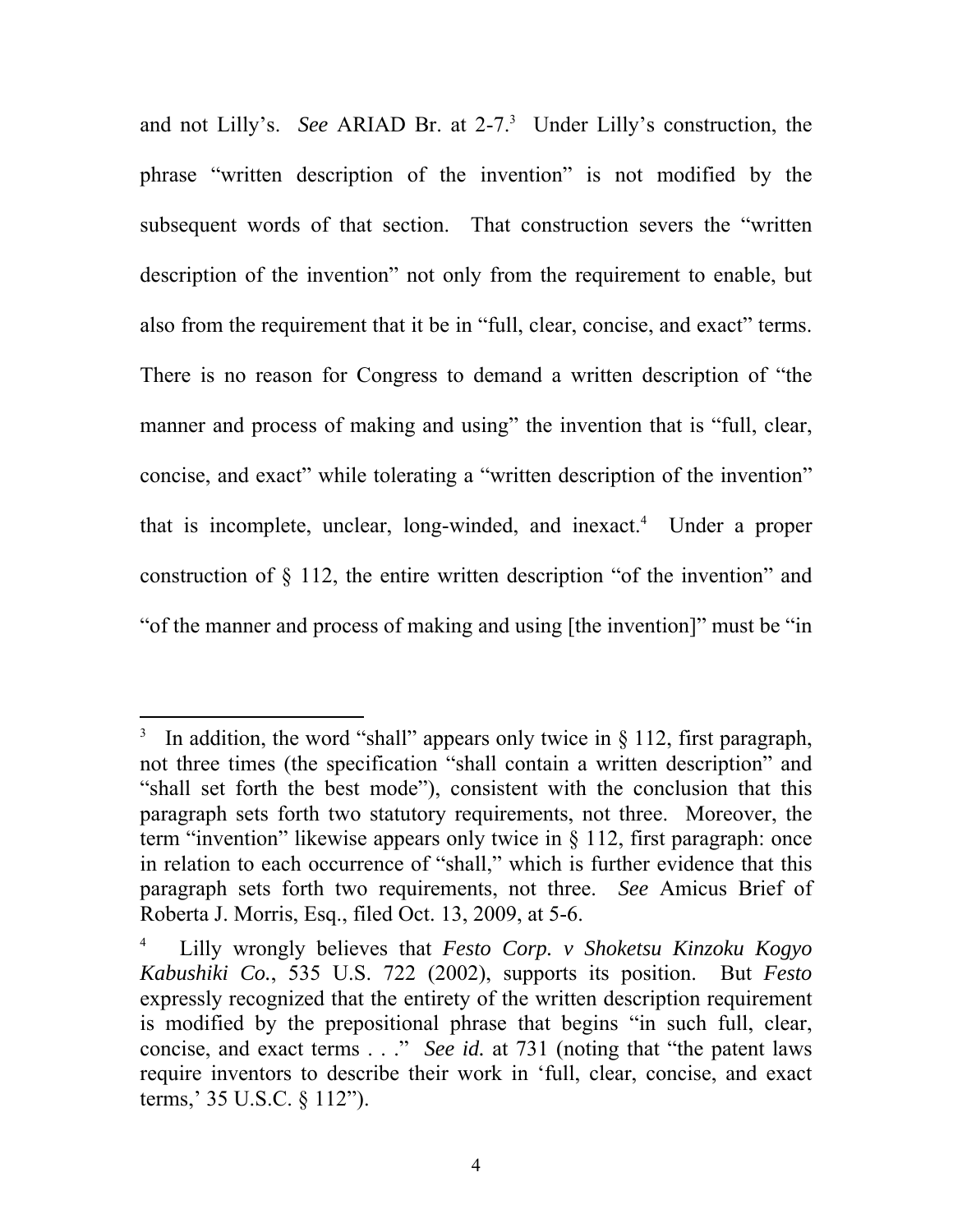full, clear, concise, and exact terms" and must enable one of ordinary skill to make and use the "same [invention]" that is described.<sup>5</sup>

The history of the Patent Act also shows that, since 1793, the requirement for a description of the invention has always been linked with the requirement to describe the manner of making and using the invention, and has been measured by the text that follows, i.e., clear, concise and exact, etc. In the 1793 Act, the written description was assigned two statutory tasks: (i) to define the claimed invention so as to distinguish it from the prior art, and (ii) to enable a person of ordinary skill in the art to make and use the invention. In the 1836 Act and thereafter, the distinguishing requirement was replaced with the claiming requirement, while enablement remained the responsibility of the written description.

The following table compares the relevant language from the Patent Acts of 1793, 1836, and 1952:

<sup>5</sup> In supporting Lilly, the Government has significantly deviated from its prior position on this issue. *See* Amicus Brief for the United States in Support of En Banc Review, *Enzo Biochem, Inc. v. Gen-Probe, Inc.*, 323 F.3d 956 (Fed. Cir. 2002), 2002 WL 32345618, at \*5 ("A straightforward reading of the text of section 112 suggests that the test for an adequate written description is whether it provides enough information for others to make and use the invention.").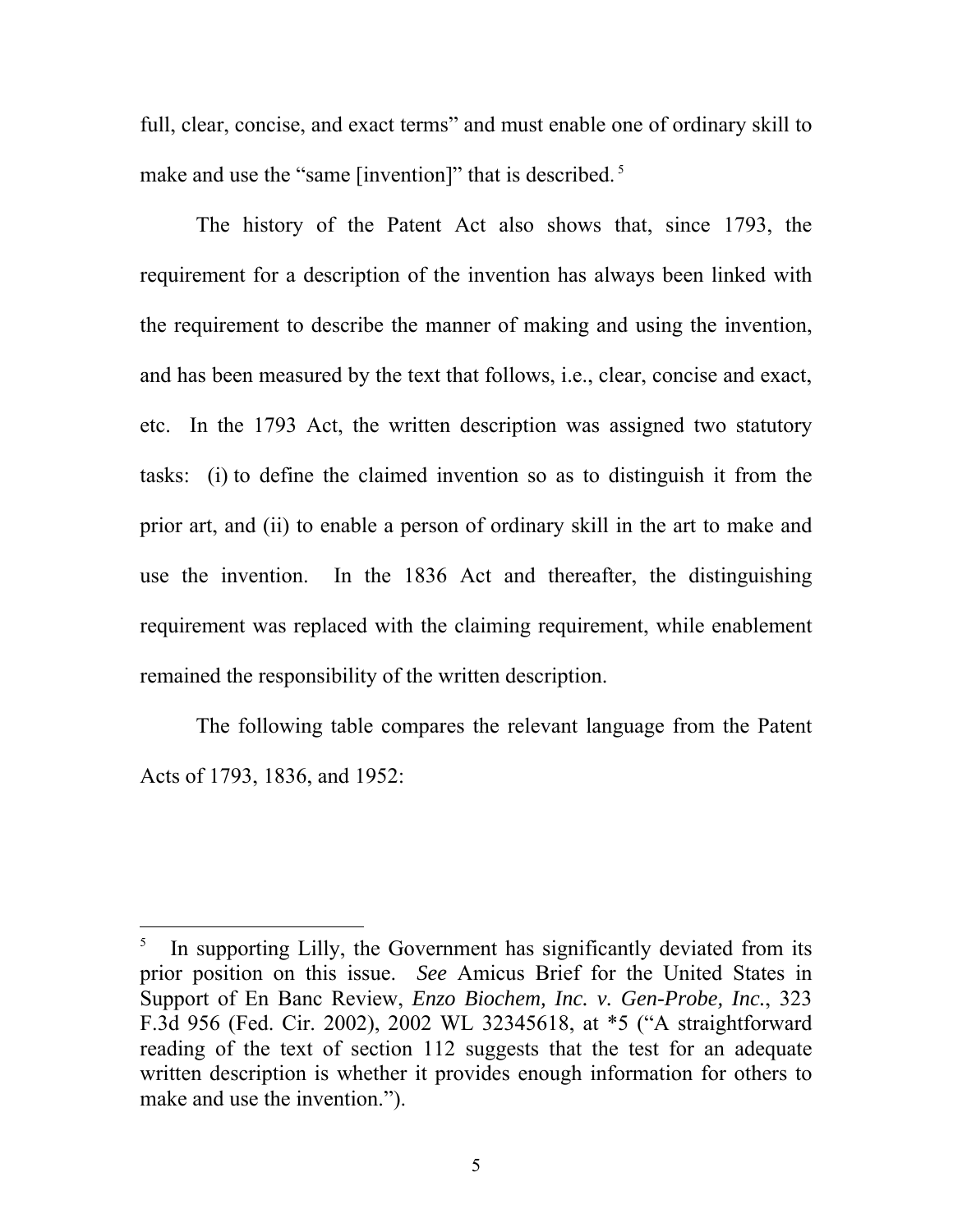| 1793 Patent Act                                                                                                                                                                  | 1836 Patent Act                                                                                                                                                                           | 1952 Patent Act § 112, ¶ 1                                                                                                                    |
|----------------------------------------------------------------------------------------------------------------------------------------------------------------------------------|-------------------------------------------------------------------------------------------------------------------------------------------------------------------------------------------|-----------------------------------------------------------------------------------------------------------------------------------------------|
| a written description of<br>his invention, and of the<br>manner of using, or<br>process of<br>compounding the same,                                                              | a written description of<br>his invention or<br>discovery, and of the<br>manner and process of<br>making, constructing,<br>using, and<br>compounding the same,                            | a written description of the<br>invention, and of the manner<br>and process of making and<br>using it,                                        |
| in such full, clear and<br>exact terms, as                                                                                                                                       | in such full, clear, and<br>exact terms, avoiding<br>unnecessary prolixity,<br>as                                                                                                         | in such full, clear, concise,<br>and exact terms as                                                                                           |
| to distinguish the same<br>from all other things<br>before known, and                                                                                                            |                                                                                                                                                                                           |                                                                                                                                               |
| to enable any person<br>skilled in the art or<br>science, of which it is a<br>branch, or with which it<br>is most nearly<br>connected, to make,<br>compound, and use the<br>same | to enable any person<br>skilled in the art or<br>science to which it<br>appertains, or with<br>which it is most nearly<br>connected, to make,<br>construct, compound,<br>and use the same | to enable any person skilled<br>in the art to which it<br>pertains, or with which it is<br>most nearly connected, to<br>make and use the same |

Under Lilly's construction, the "written description of [the] invention" in the 1793 Act must also stand alone and is not required to enable or to "distinguish the [invention] from all other things before known," and the task of distinguishing the invention would fall to the "[written description] of the manner of using, or process of compounding the same . . . ." That construction makes no sense, and Supreme Court precedent is to the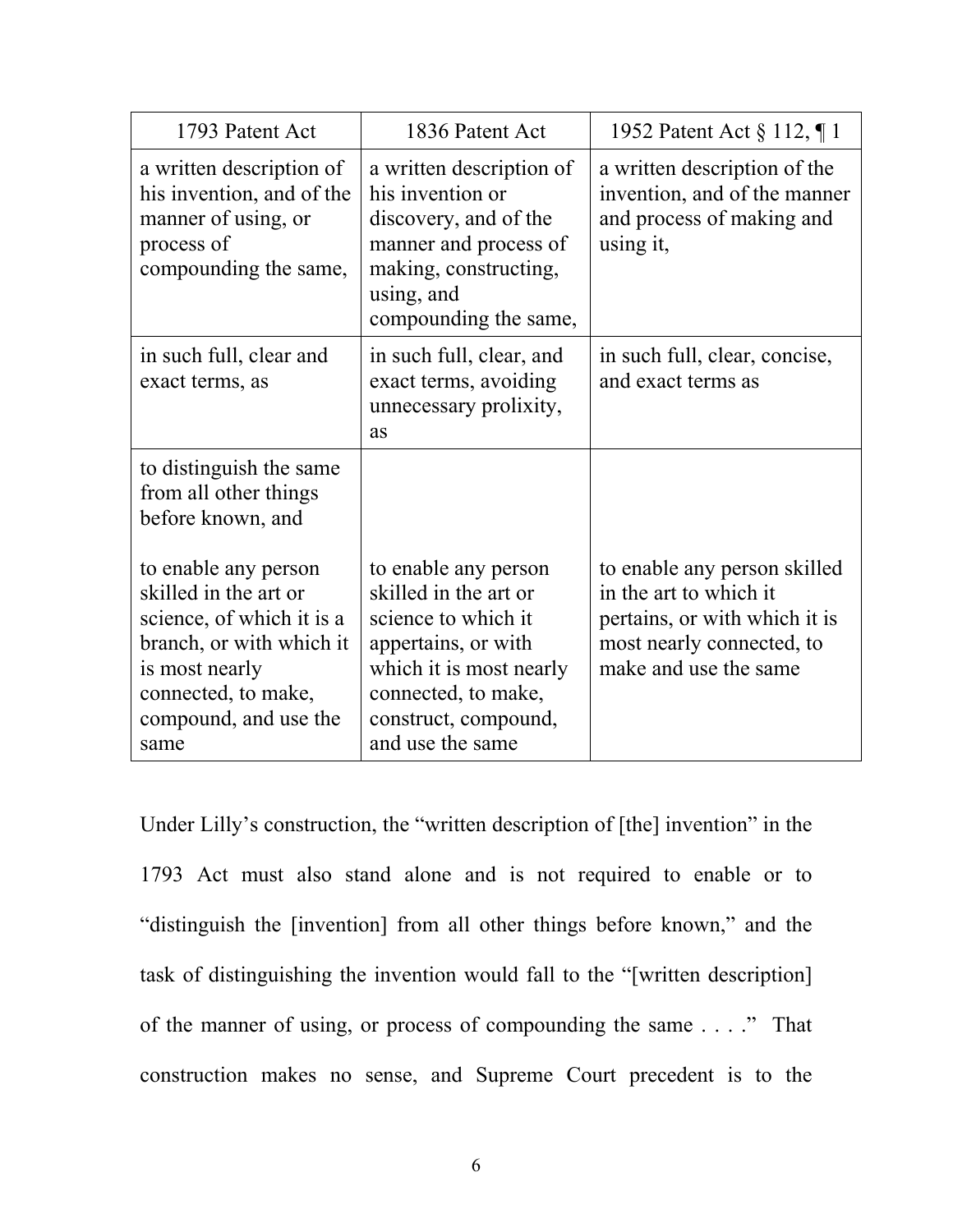contrary. *Evans v. Eaton*, 20 U.S. (7 Wheat.) 356, 434 (1822) (testing whether the written description distinguished the invention from the prior art).

Lilly relegates its discussion of the statutory text to a secondary argument (*see* Lilly Br. at 25-31) and criticizes plaintiffs-appellees for undertaking "a fine grammatical parsing of the statute." *Id.* at 26. *Contra United States v. Ron Pair Enters.*, 489 U.S. 235, 241 (1989) (relying on "the grammatical structure of the statute" to construe it). Lilly relies principally on "almost two hundred years of precedent" as purportedly supporting its interpretation of the statute, but mischaracterizes the Supreme Court decisions on which it relies.

### **III. SUPREME COURT PRECEDENT DOES NOT SUPPORT LILLY'S CONSTRUCTION OF THE WRITTEN DESCRIPTION REQUIREMENT**

Supreme Court precedent both before 1836 and after 1836 provides no support for the view that the written description requirement is to be separated from its statutory standard for enablement, let alone that it be judged by this Court's current "possession" test.

### **A. Pre-1836 Supreme Court Precedent**

Lilly begins its discussion of Supreme Court precedent with *Evans*, which Lilly asserts "found that [section 3 of the Patent Act of 1793]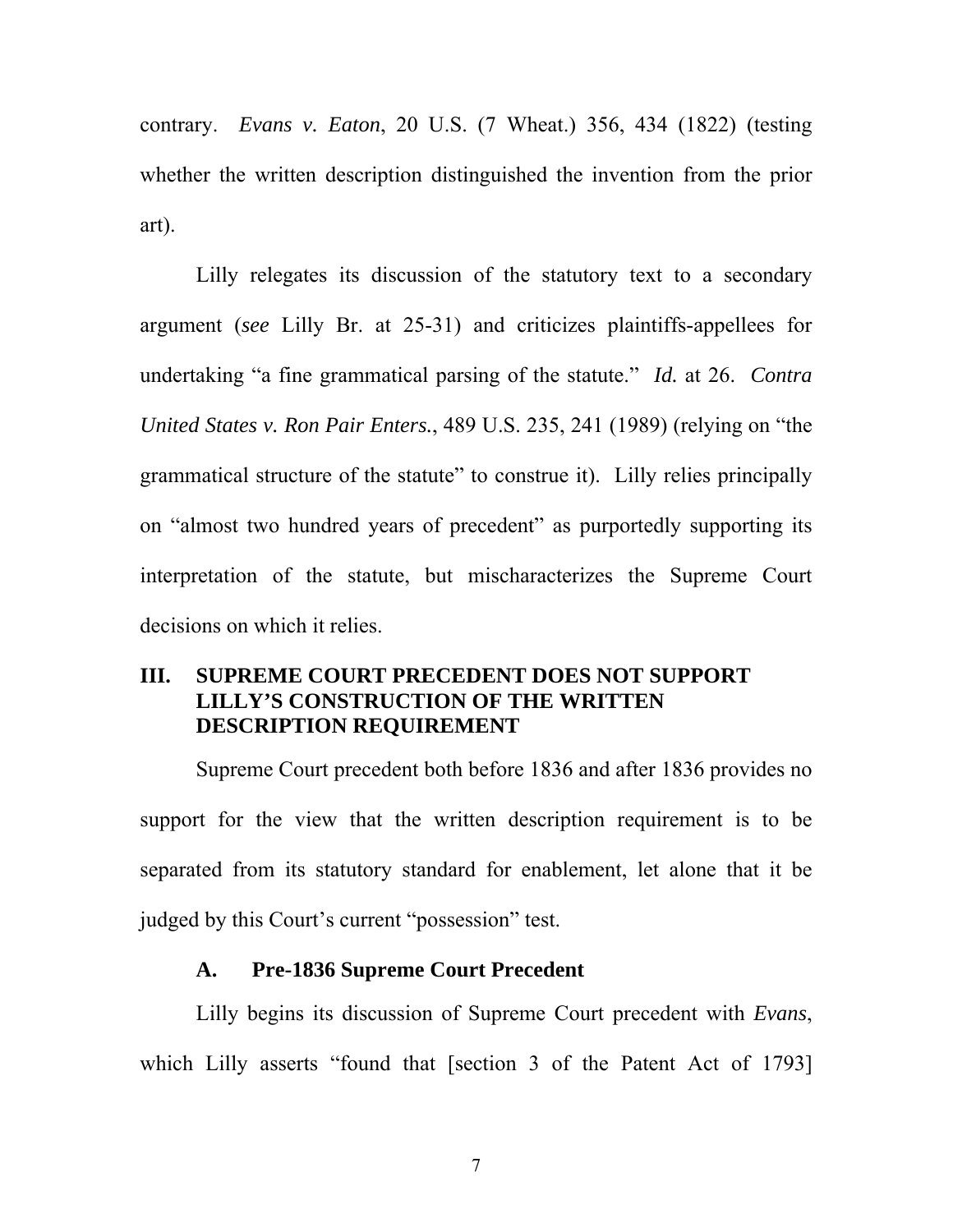established two requirements: (1) enablement and (2) written description." Lilly Br. at 5 (emphasis omitted). It is unclear where in the Court's opinion Lilly finds this holding. Lilly cites pages 380-81 of the U.S. Reports for this proposition, but those pages set forth not the Court's opinion but the report of arguments made by a "Mr. Sergeant" for the defendant. *Evans*, 20 U.S. 378 (beginning of Sergeant's argument). Moreover, no other portion of the report of that case – and certainly not any portion of the Court's opinion – supports Lilly's simplistic and ahistorical characterization of the case.

As explained in plaintiffs-appellees' opening brief, *Evans* relied on the plain language of the then-existing statute to conclude that "[t]he specification, then, has two objects." *Id.* at 433. Those two objects were not, as Lilly asserts, enablement and written description. Rather the objects were (1) "to enable" the invention and (2) "to distinguish" the invention from all things previously known. *Id.* at 433-34. Lilly is simply incorrect in asserting that *Evans* constitutes support for a case law doctrine that requires something more than an enabling written description and distinct claims. Indeed, in *Evans* itself, the patent specification in question fully identified the claim's subject matter. *Id.* at 434 (noting that the specification was "sufficiently exact and minute in the description"). The problem in *Evans*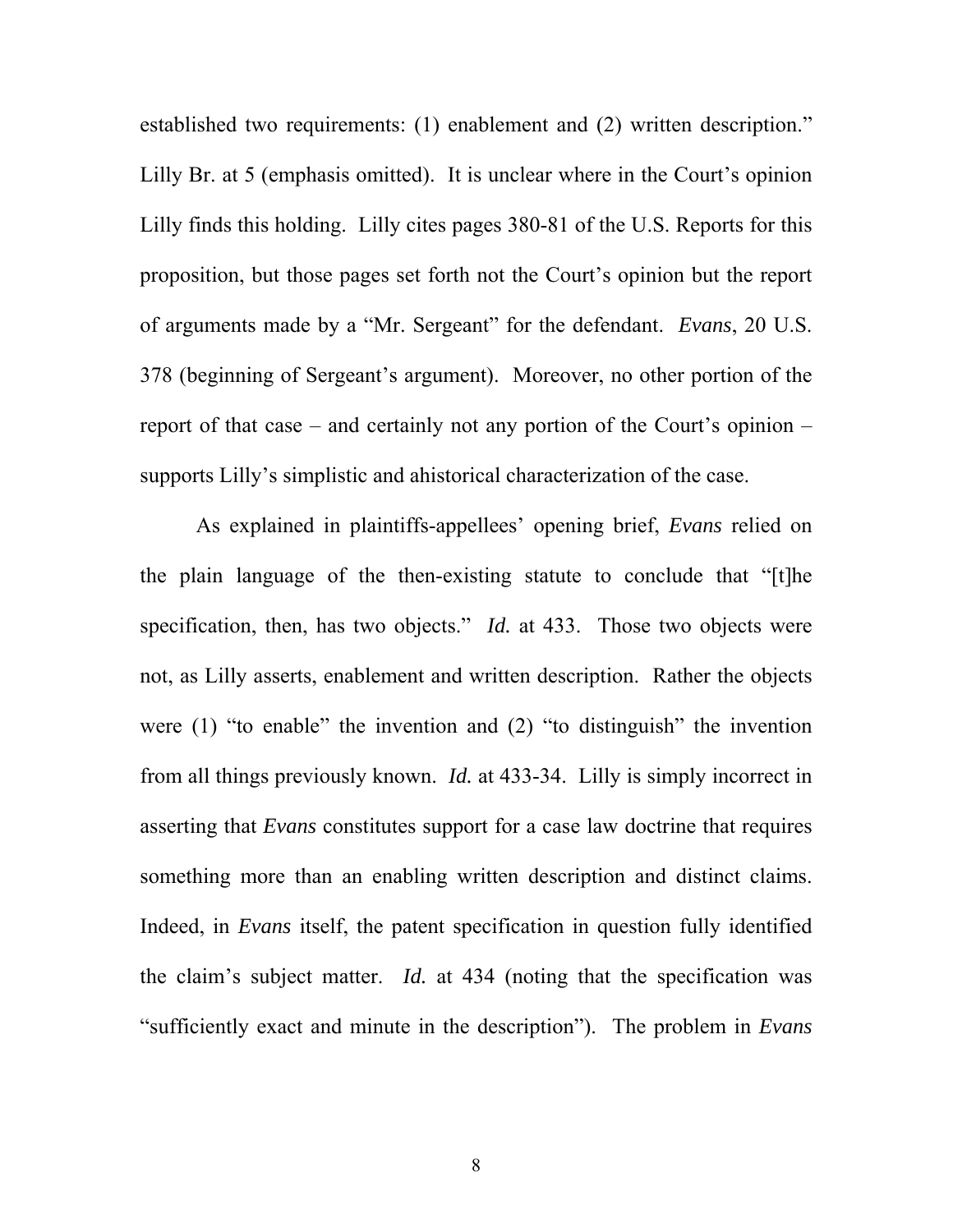was that the specification did not particularly point out and distinguish the subject matter that the applicant claimed to have invented.

The objective of distinguishing the invention has not vanished from modern patent specifications; it survives in the claims required under  $\S$  112, second paragraph. Indeed, in *Brooks v. Fiske*, 56 U.S. (15 How.) 212 (1853), the Court quoted the claiming requirement from the 1836 Patent Act and then explained its purpose by quoting directly from the portion of *Evans*  that explained the importance of distinguishing the patentee's invention. *See id.* at 214-15 (quoting *Evans*, 20 U.S. (7 Wheat.) at 434). Later Supreme Court cases also describe the function of the claiming requirement as distinguishing between the old and the new – language which traces back directly to the *Evans* Court's interpretation of the then-existing requirement that the written description of the invention "distinguish" the invention. *See, e.g., The Corn-Planter Patent,* 90 U.S. (23 Wall.) 181, 224 (1874); *Merrill v. Yeomans*, 94 U.S. 568, 570 (1876).

An accurate assessment of the history also provides a complete answer to the Government's argument that, if the language of the modern statute is respected, the result would be somehow "to abrogate *Evans* or otherwise dilute the disclosure requirements of the patent laws." Amicus Brief of the United States ("Gov't Br."), filed Nov. 19, 2009, at 7. Not so.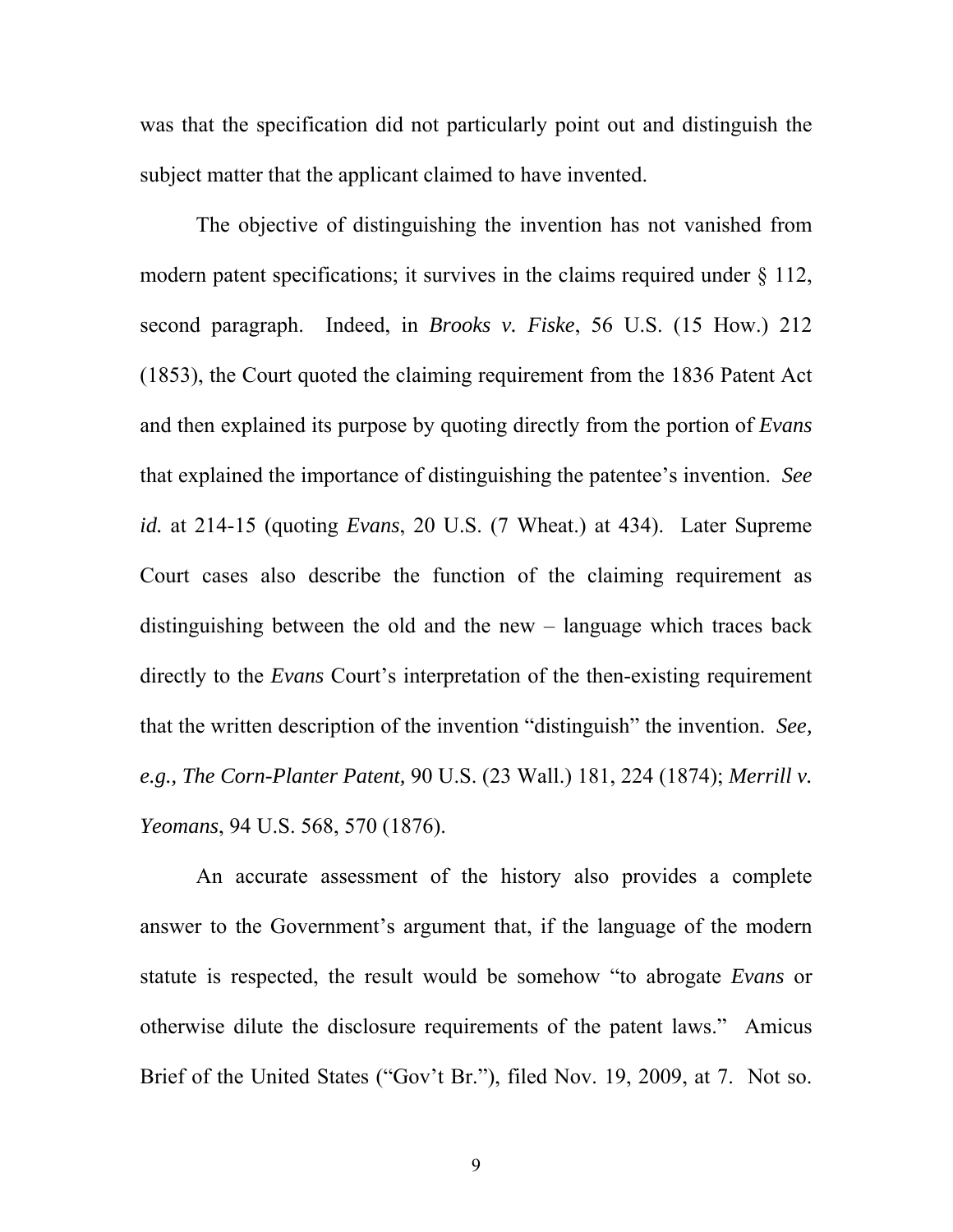It is the Government's position – not plaintiffs-appellees' – that would have the 1836 Patent Act abrogating *Evans*. Under plaintiffs-appellees' construction, the specification, including the claims, still has the two functions articulated by *Evans*: to enable the person having skill in the art to make and use the invention (the function of the written description); and to distinguish with precision what the inventor claims as his own invention (the objective of the claims). Under the Government's view, the statutory revision in 1836 somehow created three functions for the specification: the two recognized in *Evans* plus some additional "written description of the invention" that has an objective different from those recognized in *Evans*. That position has no basis in history or congressional intent, and the Government's brief is not even clear what that third objective is.

#### **B. Post-1836 Supreme Court Precedent**

 $\overline{a}$ 

Since 1836, Supreme Court precedent has interpreted the statute as requiring that, at the time of filing the patent application, the applicant must

<sup>6</sup> In early nineteenth century practice, the two objectives for the specification tended to be "run so much into each" that a prominent commentator suggested Congress should "arrange them in different sections." Phillips, *The Law of Patents for Inventions* 237 (1837). Yet even before Congress separated the two objectives into different statutory paragraphs, the historical trend was to recognize that, because it had "these two objects to fulfill, a specification is naturally divided into two parts . . . the Description, and the Claim." 2 Robinson, *The Law of Patents for Useful Inventions* § 482, at 71 (1890).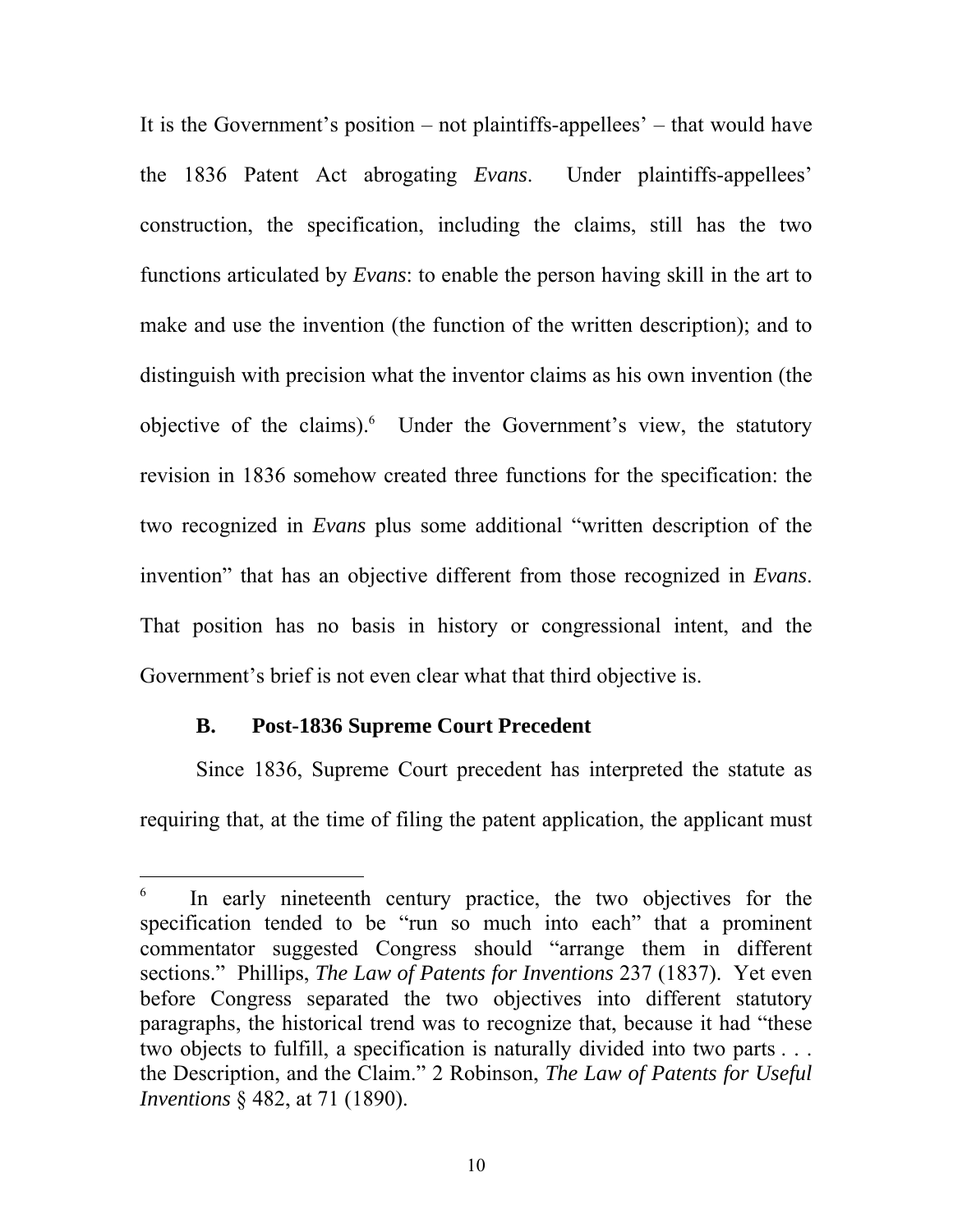provide a written description of the invention, and of manner and process of making and using it. The Supreme Court cases decided under the written description requirement concern one of two issues: (1) whether the written description identified the invention at the time of filing; and (2) whether the written description of that identified invention is sufficient. The first issue concerns *timing*, and the Court has made clear that, consistent with the statutory language and structure, the written description of the invention must be complete as of the date of filing. The second issue involves *sufficiency*, and the Court has consistently judged sufficiency under a single standard, by testing whether the written description achieves its statutory goal – that it be in such full, clear, concise, and exact terms as to enable a person skilled in the art to make and use the same.<sup>7</sup>

All the post-1836 Supreme Court cases cited by Lilly fall into one of these two categories. What Lilly cannot produce is even one post-1836 Supreme Court opinion in which the description of an invention claimed or otherwise identified at the time of filing was found to be deficient under any standard other than the enablement standard. There is a reason Lilly cannot

 $\overline{a}$ 

<sup>&</sup>lt;sup>7</sup> Professor Robinson, whom the Government correctly cites as a leading authority, defines the sufficiency of the written description thus: "if [the inventor] affords to [those skilled in the art] such information as enables them to practise his invention, he satisfies all the requirements of the law." Robinson, *supra*, § 488, at 80; *see also id.* § 491, at 85 (defining completeness of the description in terms of enablement).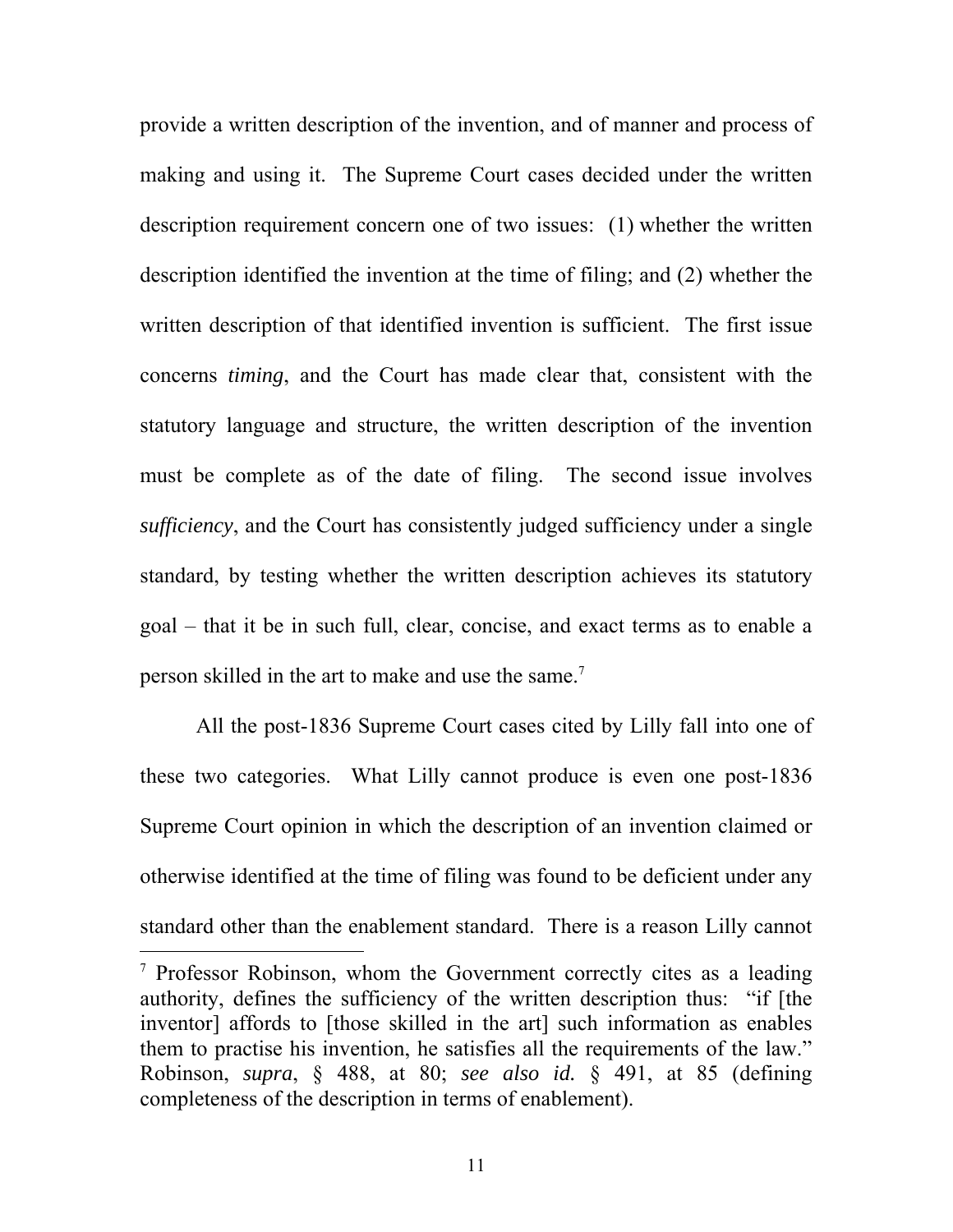find such a case. The Supreme Court cases have never decoupled the "written description of the invention" from rest of the statutory language and have never held that a written description of an invention sufficient to enable others to practice a claimed invention could nonetheless fail because the description somehow did not "establish that the applicant was in possession of the claimed invention." *Ariad Pharms., Inc. v. Eli Lilly & Co.*, 560 F.3d 1366, 1372 (Fed. Cir. 2009) (citations omitted).

### 1. **Sufficiency of the Written Description and the Inventor's Contribution**

Lilly begins its discussion of the post-1836 Supreme Court precedents with *O'Reilly v. Morse*, 56 U.S. (15 How.) 62 (1854), which Lilly wrongly characterizes as demonstrating that "there remained a separate written description requirement in the 1836 statute." Lilly Br. at 7. In fact, *Morse* demonstrates that the sufficiency of the written description requirement was tested by enablement. Thus, for example, Lilly (*id* at. 8) quotes extensively from pages 120-21 of the opinion and repeatedly highlights the words "description" and "described." It is of course common ground that an inventor may "lawfully claim only what he has invented and described," *Morse*, 56 U.S. at 121, but the crucial question is how the sufficiency of the description is to be tested.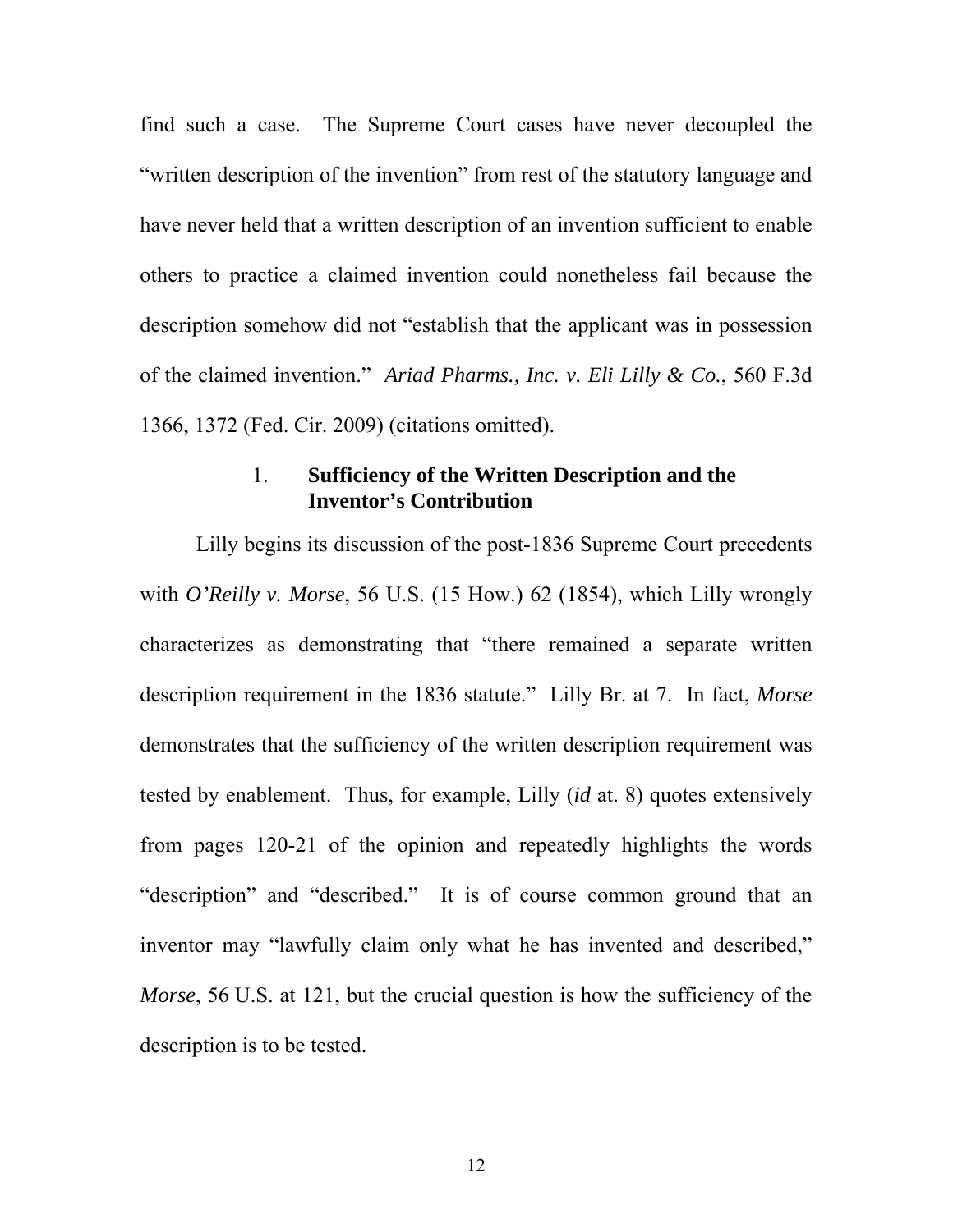The *Morse* opinion provides a clear answer to that question in the very sentence before Lilly begins its block quote. The Court states that, under the statute, "the invention shall be so described, that a person skilled in the science to which it appertains, or with which it is most nearly connected, shall be able to construct the improvement from the description given by the inventor." *Id.* at 120. Similarly, on the prior page, the Court recognized that the Patent Act could "be summed up in a few words":

> Whoever discovers that a certain useful result will be produced, in any art, machine, manufacture, or composition of matter, by the use of certain means, is entitled to a patent for it; provided he specifies the means he uses in a manner so full and exact, that anyone skilled in the science to which it appertains, can, by using the means he specifies, without any addition to, or subtraction from them, produce precisely the result he describes.

*Id.* at 119. Thus, the validity of a written description turns on whether "the means" of practicing the invention are articulated with sufficient fullness and exactitude so that others skilled in the art may use the same means to produce the desirable result. Since *Morse*'s eighth claim was on its face not limited to any particular means of achieving the desirable result ("I do not propose to limit myself to the specific machinery or parts of machinery described in the foregoing specification and claims," 56 U.S. at 112), the Court had no difficulty in invalidating it.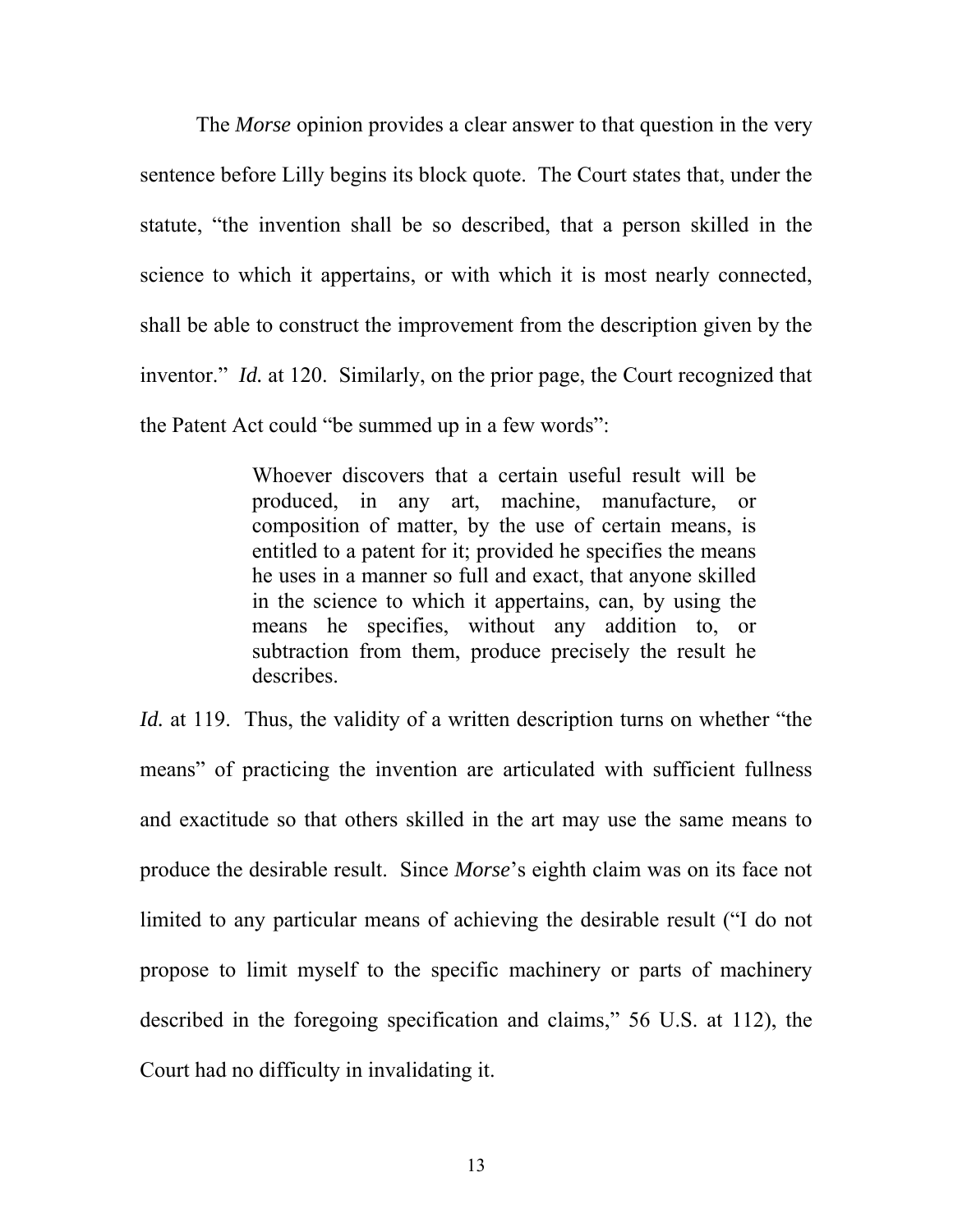*Tilghman v. Proctor*, 102 U.S. 707 (1880), clarified precisely what constitutes a sufficient description of "the means" for practicing a process – an issue that *Morse* had left ambiguous. As the *Tilghman* Court recognized, "everything turns on the force and meaning of the word 'means.'" *Id*. at 728 (quoting *Morse,* 56 U.S. (15 How.) at 119). The Court held that "means" may refer to a "process," which the Court equated with "a conception of the mind, seen only by its effects when being executed or performed." *Id*. The Court then defined the amount of description necessary to sustain a patent for a process, holding that "[i]f the mode of applying the process is not obvious, then a description of *a particular mode* by which it may be applied is sufficient. There is, then, *a description of the process* and *of one practical mode* in which it may be applied." *Id*. (emphasis added). The Court expressly recognized that the process might be "susceptible of being applied in many modes and by the use of many forms of apparatus," but expressly held that "[t]he inventor is not bound to describe them all in order to secure to himself the exclusive right to the process if he is really its inventor or discoverer." *Id*. at 728-29.

*Tilghman* thus provides very clear guidance from the Supreme Court concerning the amount of written description sufficient to sustain a process patent. Further guidance was given in *The Telephone Cases,* 126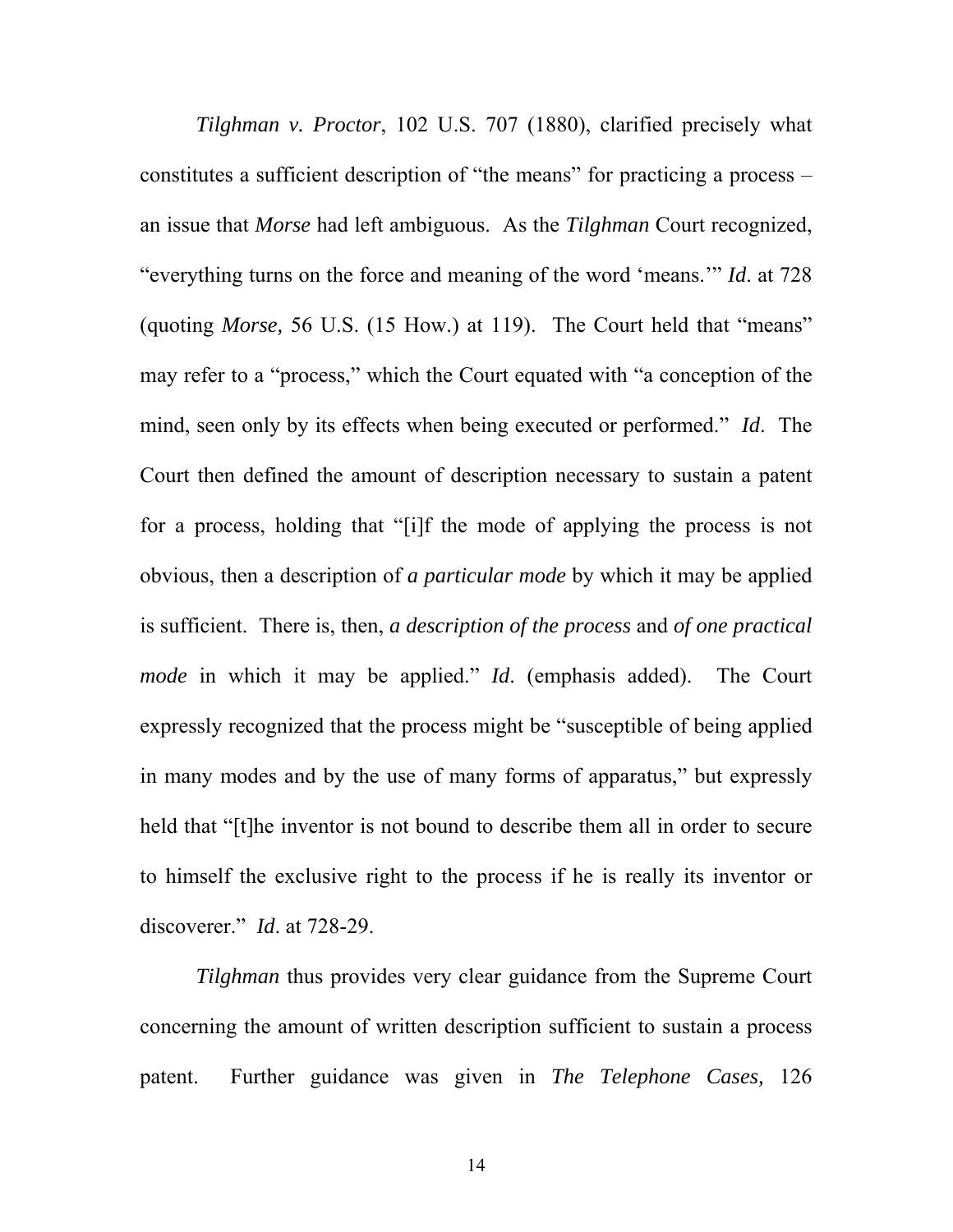U.S. 1 (1888). There, the Court made clear that Bell's broadest claim would be sustained "if he describes his method with sufficient clearness and precision to enable those skilled in the matter to understand what the process is, and if he points out *some* practicable way of putting it into operation." *Id.* at 536 (emphasis added). This articulation of the standard tracks the enablement test, which requires enough information so that the person skilled in the art can understand the invention to such a degree as to make it and also to use or operate it.

In one significant passage in its brief, Lilly departs from an accurate rendering of the facts in *The Telephone Cases*. Lilly asserts that "Bell taught two ways of transmitting speech telegraphically." Lilly Br. at 16. That is not so. Bell "*pointed out* two ways in which [his process] might be done." 126 U.S. at 536 (emphasis added). But of those two possible ways in which the method might be practiced, the magneto and the variable resistance methods, Bell taught – i.e., provided an enabling description of – only one of them (the magneto method). The Court expressly held that Bell had not enabled an apparatus that worked under the variable resistance method, and thus could not claim that apparatus even though he could claim the generic process. *Id*. at 538.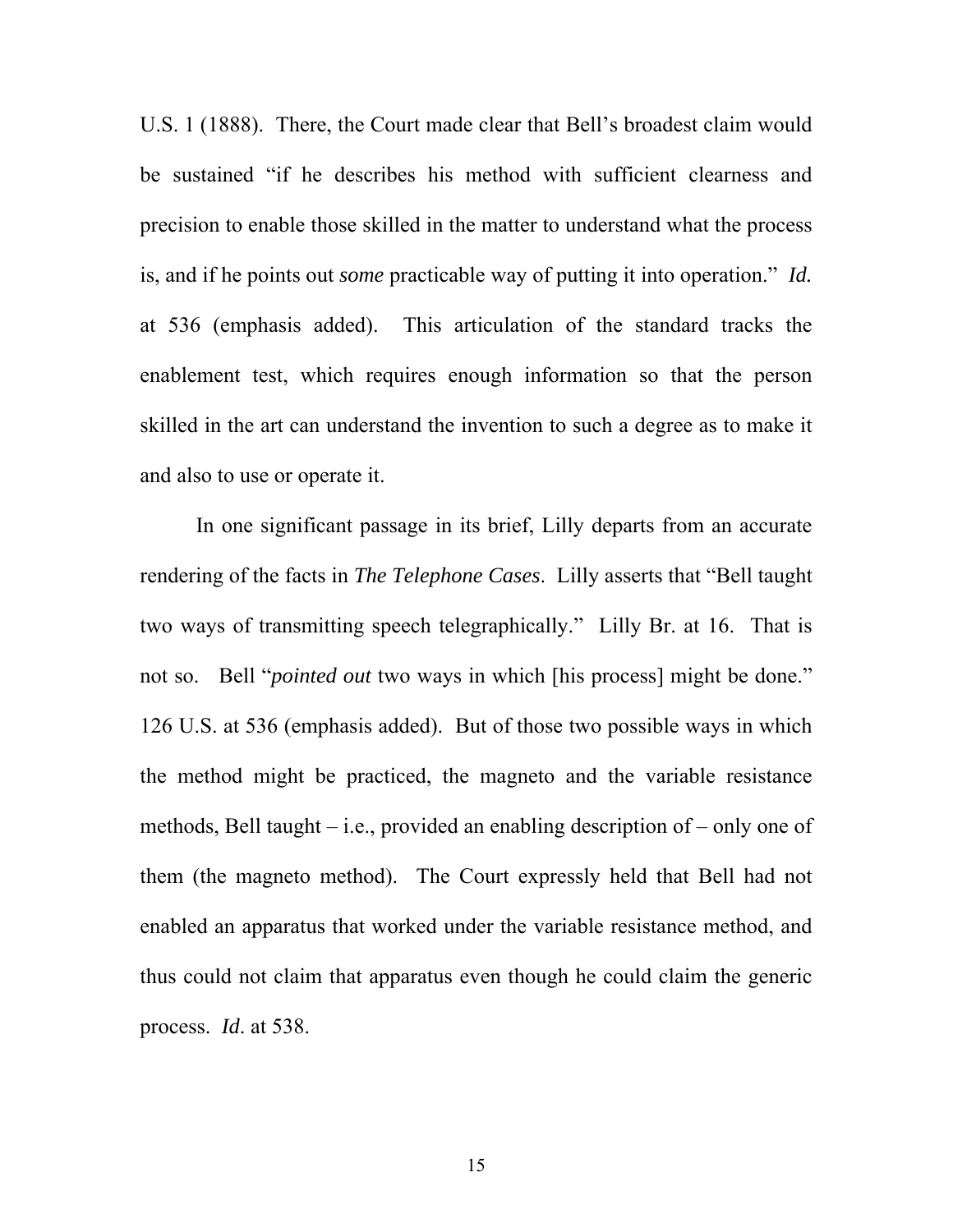Along with *Morse, Tilghman* and *The Telephone Cases*, *The Incandescent Lamp Patent*, 159 U.S. 465 (1895), rounds out the major nineteenth century Supreme Court cases defining the sufficiency of an enabling written description. The inventors there, Sawyer and Man, "supposed they had discovered in carbonized paper the best material for an incandescent conductor." *Id.* at 472. Yet, "[i]nstead of confining themselves to carbonized paper, as they might properly have done, . . . they made a broad claim for every fibrous or textile material . . . ." *Id.* If there were a separate "written description" requirement of the sort articulated in recent opinions by this Court, this type of case would be the classic situation in which it should have been applied. But the Supreme Court quoted and applied the entirety of the statutory written description requirement, with the sufficiency of the written description tested by enablement.

Moreover, *The Incandescent Lamp Patent* case provides clear instruction as to when an inventor *may claim* broadly – where the inventor has discovered some "general quality" running through the whole of the claimed subject matter that distinguished it and gave it a "peculiar fitness" for the purpose to which the invention was directed. *Id.* at 475. That approach reconciles why inventors such as Sawyer and Man were not entitled to a broad patent, but an inventor such as Bell was. A common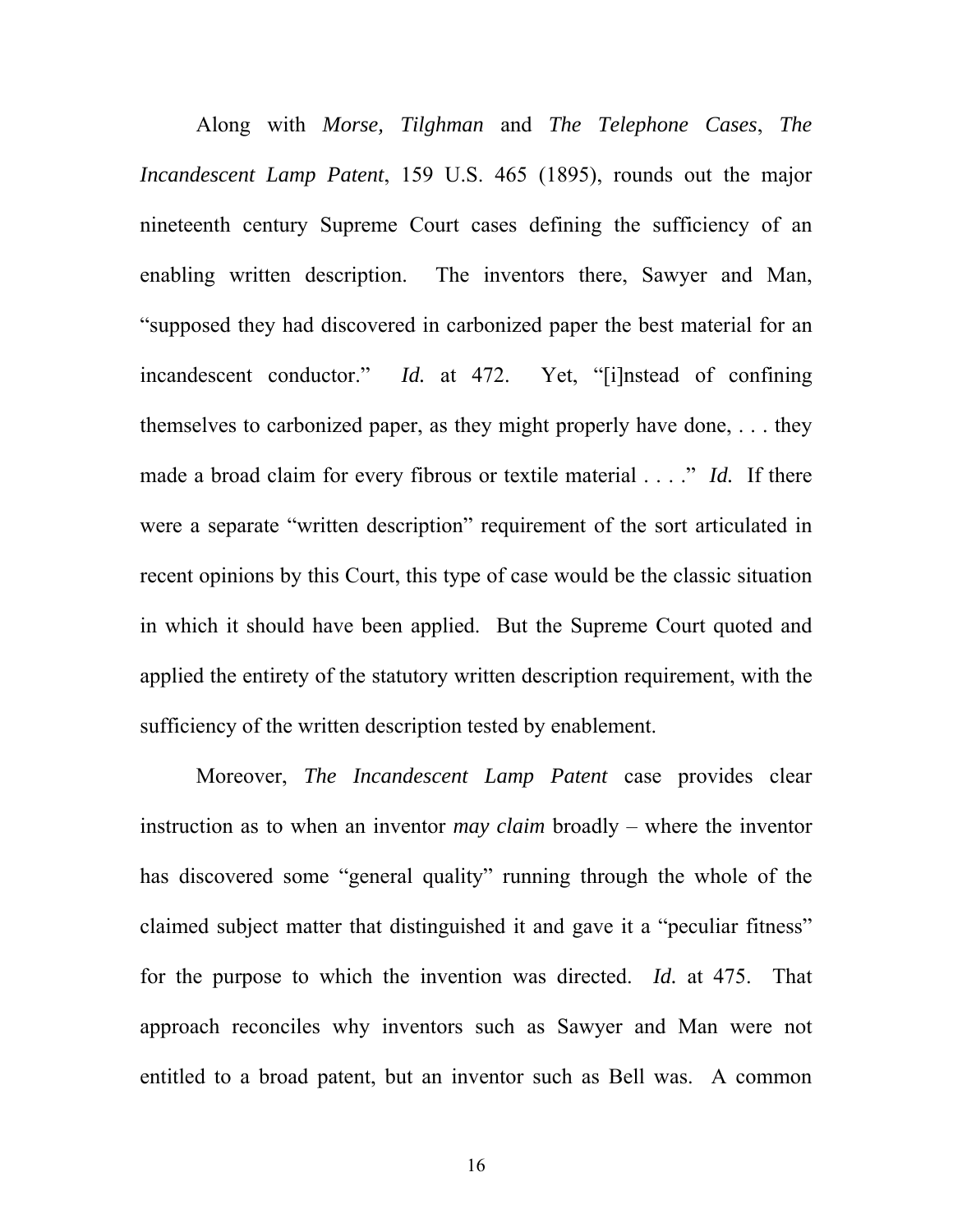quality – the use of undulating current to transport speech – united the subject matter in Bell's process claim. In the Supreme Court's words, "[t]his was his art," 126 U.S. at  $532 -$  his contribution taught to the field – and he was therefore entitled to a claim of corresponding breadth even though he had not yet made the process work himself and had an enabling disclosure of only one mode of practicing the process.<sup>8</sup>

The doctrine as a whole was well summarized in *Smith v. Snow*, 294 U.S. 1 (1935): "[I]t is not necessary to embrace in the claims or describe in the specifications all possible forms in which the claimed principle may be reduced to practice. It is enough that the principle claimed is exemplified by a written description of it and of the manner of using it 'in such full, clear, concise, and exact terms' as will enable one 'skilled in the art to make, construct, compound and use the same.'" *Id*. at 11.

Though Lilly (Lilly Br. at 9-10) relies on *Holland Furniture Co. v. Perkins Glue Co.,* 277 U.S. 245 (1928), this case, too, shows that the written

<sup>8</sup> Edison's pioneering patent also claimed broadly: "An electric lamp for giving light by incandescence, consisting of a filament of carbon of high resistance, made as described, and secured to metallic wires, as set forth." U.S. Patent No. 223,898 (issued Jan. 27, 1880) (claim 1). Though that claim was at least as broad as the invalidated claims of Sawyer and Man, the claimed subject matter was united by the common quality of high resistance. That approach marked a break with prior inventors, who had used low resistance filaments and had been striving to decrease the resistance further. *Id.* at 11.32-59. Because high resistance filaments were Edison's contribution to the art, he was entitled to a correspondingly broad claim.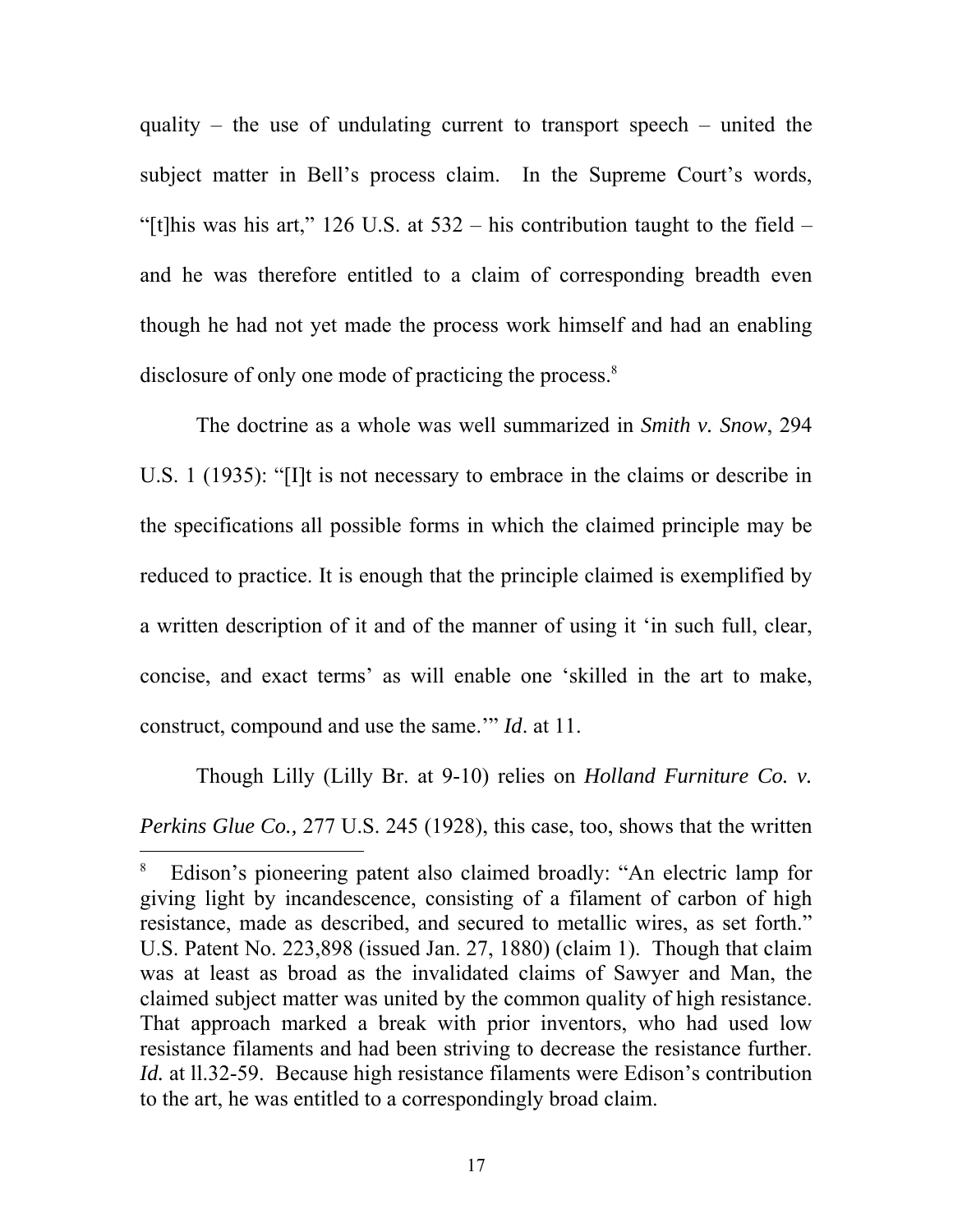description requirement is not at all separate from enablement principles. *Holland Furniture* applied *The Incandescent Lamp Patent* and other enablement cases to determine what was "the real contribution [the inventor] made to the art." *Id*. at 255. That contribution was the discovery that a good glue – one as good as animal glue – could be made from a starch ingredient having a particular "range of water absorptivity." *Id.* The Court stated that the inventor "was entitled to the protection of a patent" for that contribution. *Id.* In certain claims, however, the patentee characterized his invention as a starch-based glue containing any starch that would make it "as good as animal glue." *Id*. at 256. That claim clearly went beyond the inventor's contribution because starch-based glues were previously known, and prior art starch glues were known not to work as well as animal glue. *See id.* at 248.

### 2. **Timing of the Written Description and Priority**

In contrast to *Morse, Tilghman*, *The Telephone Cases*, *The Incandescent Lamp Patent*, and *Holland Furniture*, cases such as *Gill v. Wells,* 89 U.S. (22 Wall.) 1 (1874), *Permutit Co. v. Graver Corp.,* 284 U.S. 52 (1931), and *Schriber-Schroth Co. v. Cleveland Trust Co.,* 305 U.S. 47 (1938), concern the timing of the written description. These cases stand for the unremarkable point that the written description must be complete at the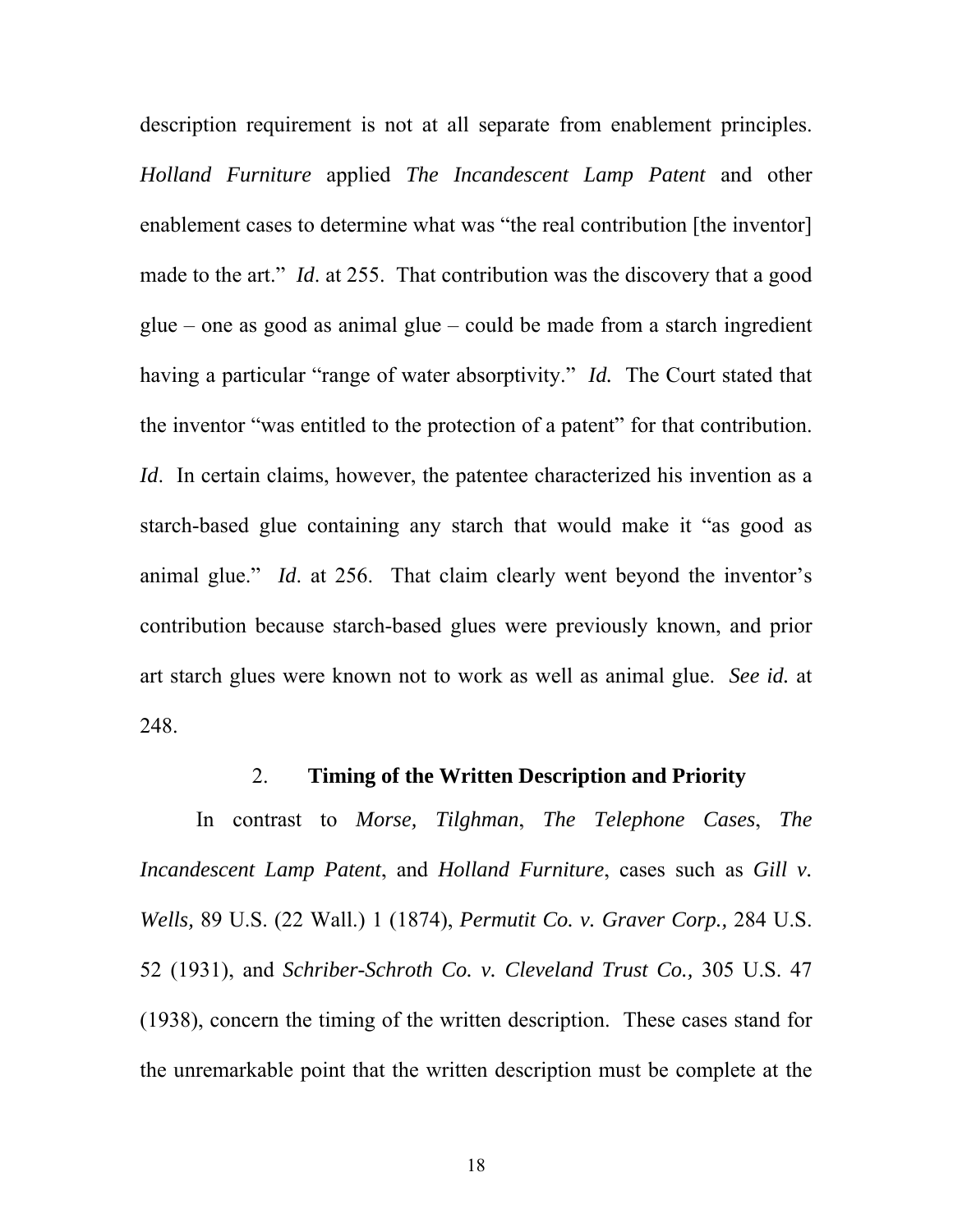time of filing, and the description cannot be supplemented by information added thereafter.

*Gill* concerned a reissued patent in which the specification had been amended to re-describe an alleged invention with different combinations of elements than those originally set forth. The Court noted that "that the description of the other combinations, beside the first [that originally set forth], would constitute a new matter, the introduction of which into the specification of a reissued patent is expressly forbidden by [the Patent Act]." 89 U.S. (22 Wall.) at 25. The Court then conducted a "[p]atient search" through the original description, but could not find "any trace of the description of any other invention" than that originally claimed. *Id*. at 26. The Court then held that the reissued patent was invalid as not being for the same invention originally patented.

*Permutit* demonstrates that elements necessary to patent validity also cannot be added after filing by unsupported claim construction. *Permutit* involved a patent on an allegedly improved water softening device "closely resembl[ing]" prior art devices. 284 U.S. at 56. The only invention alleged for the improved version (i.e., the only change not anticipated or obvious) was "the substitution of a 'free' for a 'locked' zeolite bed - a matter which [was] not referred to either in the specification or in the claim." *Id*. The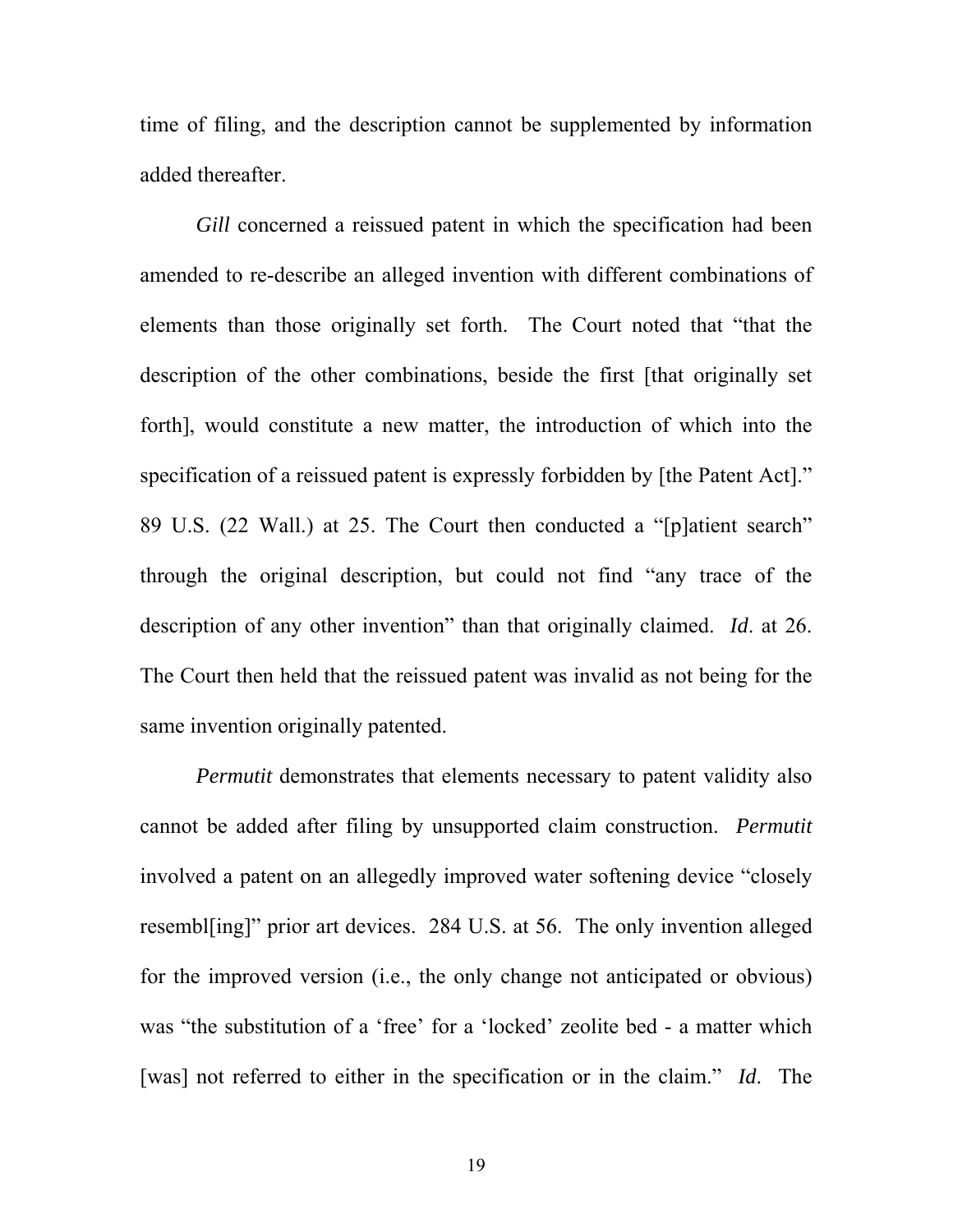only place in the patent containing even a hint of a "free" zeolite bed was in the patent's one drawing, which illustrated an embodiment having an open space above the zeolite bed (thus, freeing the zeolites in the bed). But as the Supreme Court reasoned, "the absence in the claims of [a confining structure] placed above the zeolite bed does not imply that the zeolite bed is to be unconfined. The only normal inference from such silence is either that it was deemed immaterial whether the zeolite bed be locked or free, or that if a free bed is preferable, it was not claimed because it lacked novelty." *Id*. at 59. Once interpreted not to require a free zeolite bed, the claims were conceded to cover nothing inventive.

*Schriber-Schroth* also demonstrates that the written description cannot be supplemented by amendments that would redefine the invention. Years after the filing of his patent application, the inventor in the case (Gulick) amended his claims and specification to introduce a concept – the flexibility or yieldability of a "web" used to connect an engine piston head to the piston "skirt" – that had not been described at all in the original application. Indeed, as the Court noted, the amendment was made *after a competing piston assembly with flexible webs was introduced into the market*. *Id*. at 55- 56. The Court held that such "new matter" cannot be inserted into the description and claims after the filing of the application. *Id.* at 58. In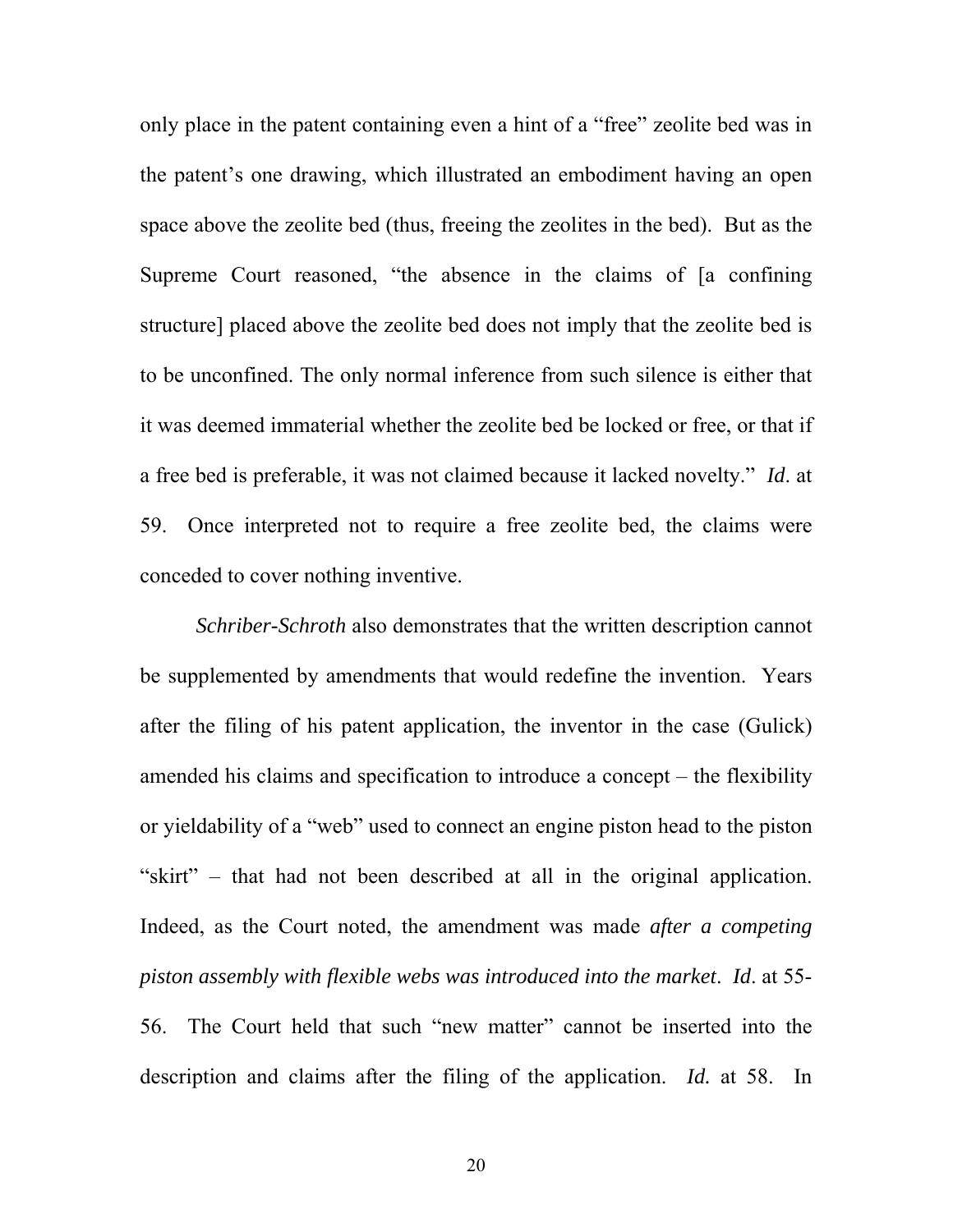justifying that ruling, the Court noted that the flexibility of the web was an "essential element" needed to sustain the validity of the claim. *Id.* at 60. Moreover, the inventor had originally emphasized the rigidity, not flexibility, of the webs. In those circumstances, the Court concluded:

> If invention depends on emphasis of one quality over the other, . . . the statute requires that emphasis to be revealed to the members of the public, who are entitled to know what invention is claimed. That is not accomplished either by naming a member having inherent antithetical properties or by ascribing to it one property when the other is meant.

*Id*. at 58.

*Schriber-Schroth* thus stands for the unremarkable proposition that amended claims cannot introduce elements nowhere mentioned in an application's original disclosure. Nothing in *Schriber-Schroth* in any way hints that a claim could be viewed as failing the statutory disclosure requirement if the claimed subject matter is disclosed in the original specification "in such full, clear, concise, and exact terms as to enable any person skilled in the art . . . to make and use the same."

### **IV. THE DESCRIPTION REQUIREMENT OF SECTION 112 POLICES PRIORITY AND ENSURES THAT THE CLAIMS MATCH THE INVENTOR'S CONTRIBUTION**

When  $\S$  112, first paragraph is correctly interpreted in accordance with the statutory text and Supreme Court precedent, the requirement for an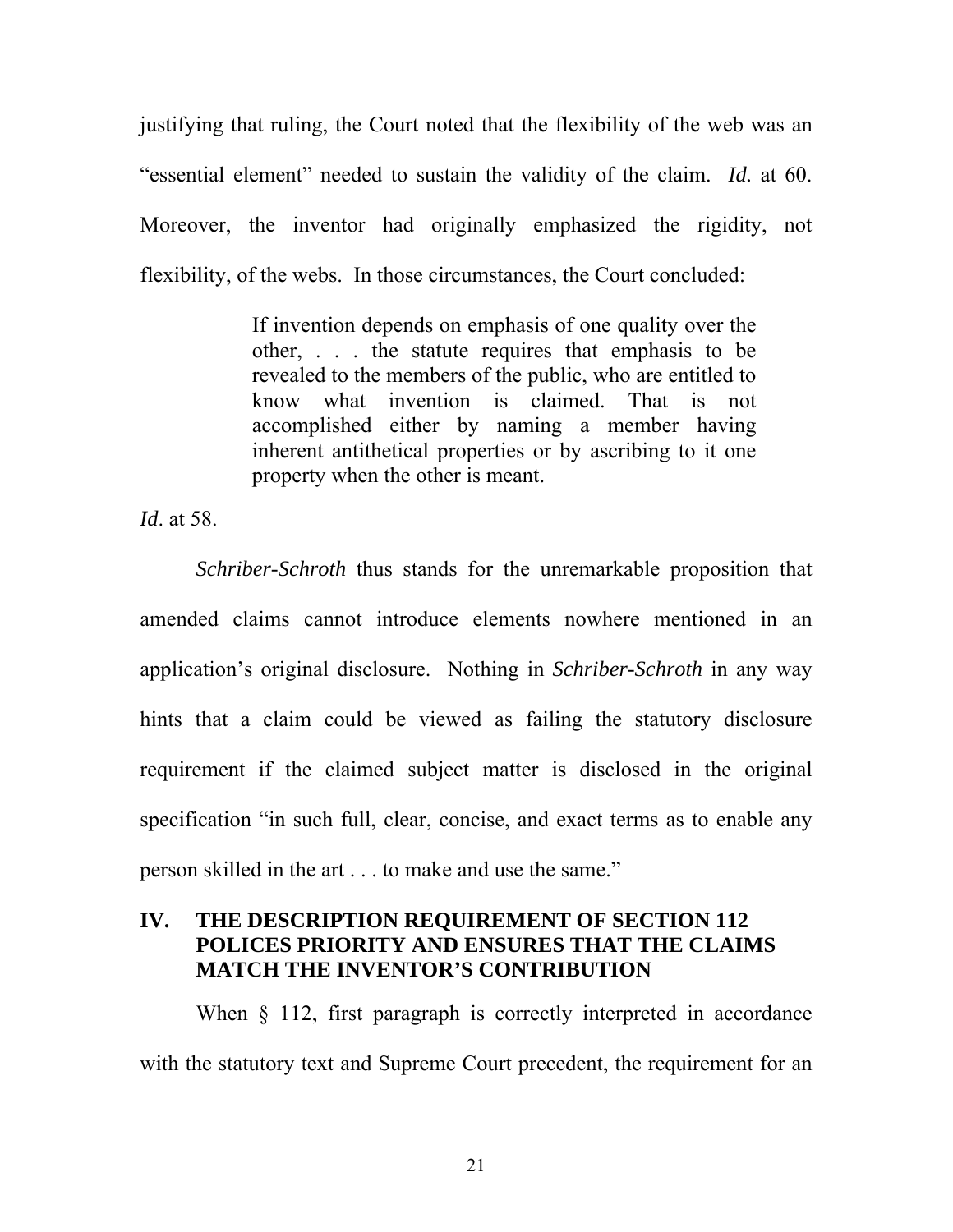enabling written description of the invention, and the manner and process of making and using it, ensures that the claims are directed to the same invention that is described in the specification, and that they match the inventor's contribution to the art. The description requirement of § 112, interpreted as proposed by plaintiffs-appellees, applies to all claims and accommodates the two principal concerns raised by the Government: (a) policing priority, and (b) cabining overbroad claims (*see* Gov't Br. at 21-24) which are addressed in turn below.

### **A. The Description Requirement of Section 112 Polices Priority of New or Amended Claims**

The description requirement of § 112, properly construed, prevents patent applicants from introducing new or amended claims directed to a different invention than is described in an earlier-filed specification.

When continuing applications are filed, or when amendments are submitted in the course of patent prosecution, the description requirement of § 112, first paragraph (in conjunction with 35 U.S.C. §§ 120 & 132) plays an important role in policing claims to priority of earlier-filed applications and the propriety of amended or newly added claims. For example, a specification that discloses a new class of compounds, but does not specifically name or otherwise identify a particular compound within that class, does not support later-introduced claims to that unidentified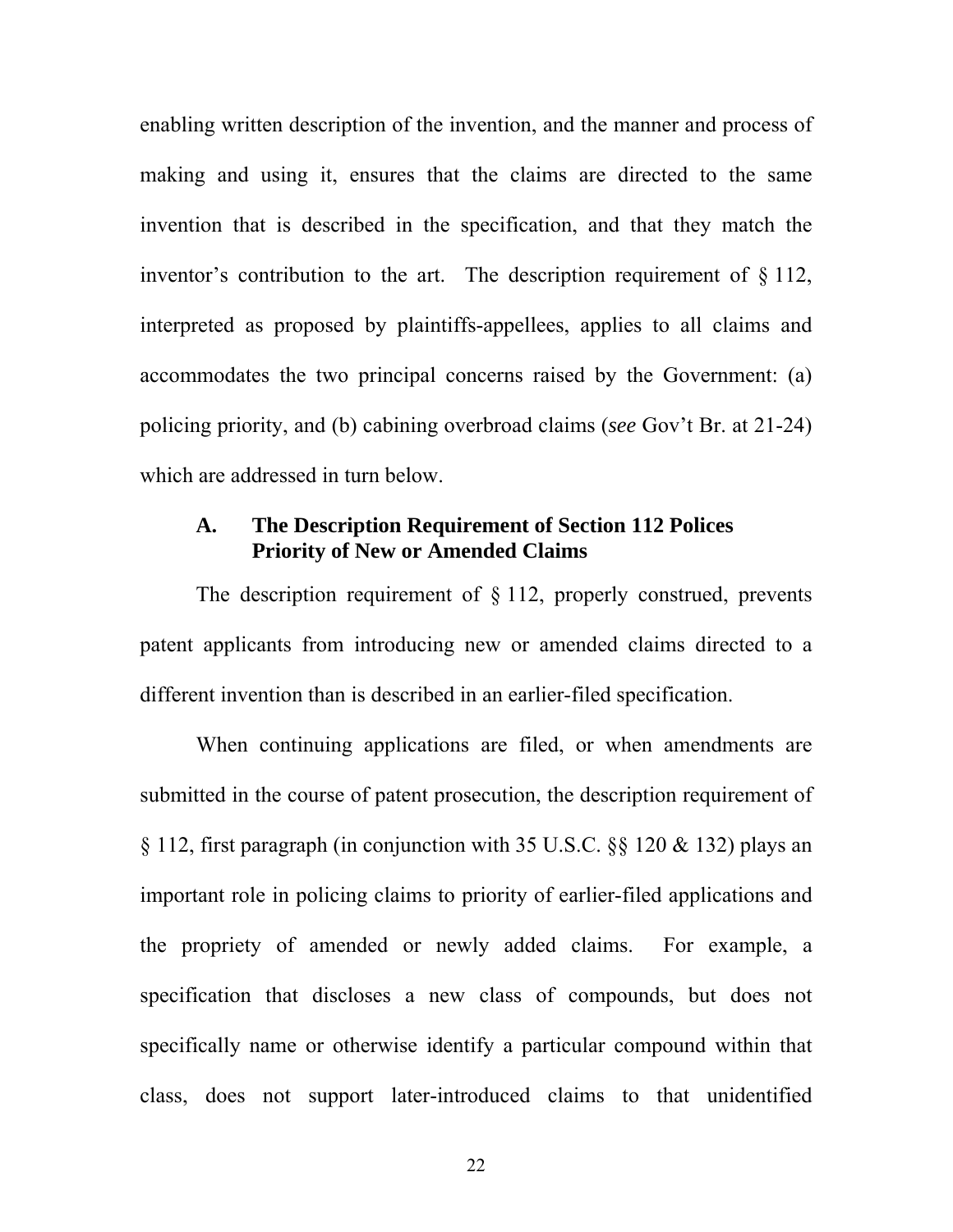compound. *In re Ruschig*, 379 F.2d 990, 995 (CCPA 1967) (rejecting the argument that "one skilled in the art would be enabled by the specification to make [the later-claimed compound]" because that argument "presumes some motivation for wanting to make the compound in preference to others"). Similarly, a specification that describes the invention as a piston assembly comprising a *rigid* web structure will not support claims directed to a piston assembly comprising a *flexible* web structure. *Schriber-Schroth*, 305 U.S. at 59 ("that was not the invention which [the applicant] described by his references to an extremely rigid web.").

Thus, the identification aspect of the description requirement ensures that the claims are directed to the same invention that is described in the specification.

### **B. The Description Requirement of Section 112 Ensures that the Claims Match the Inventor's Contribution**

The description requirement of  $\S$  112 also ensures that the claims – whether original or amended – match the inventor's contribution to the art. In order to support claims that encompass more than the particular embodiment(s) set forth in the specification, an applicant must identify the common principle that defines the invention and distinguishes it from the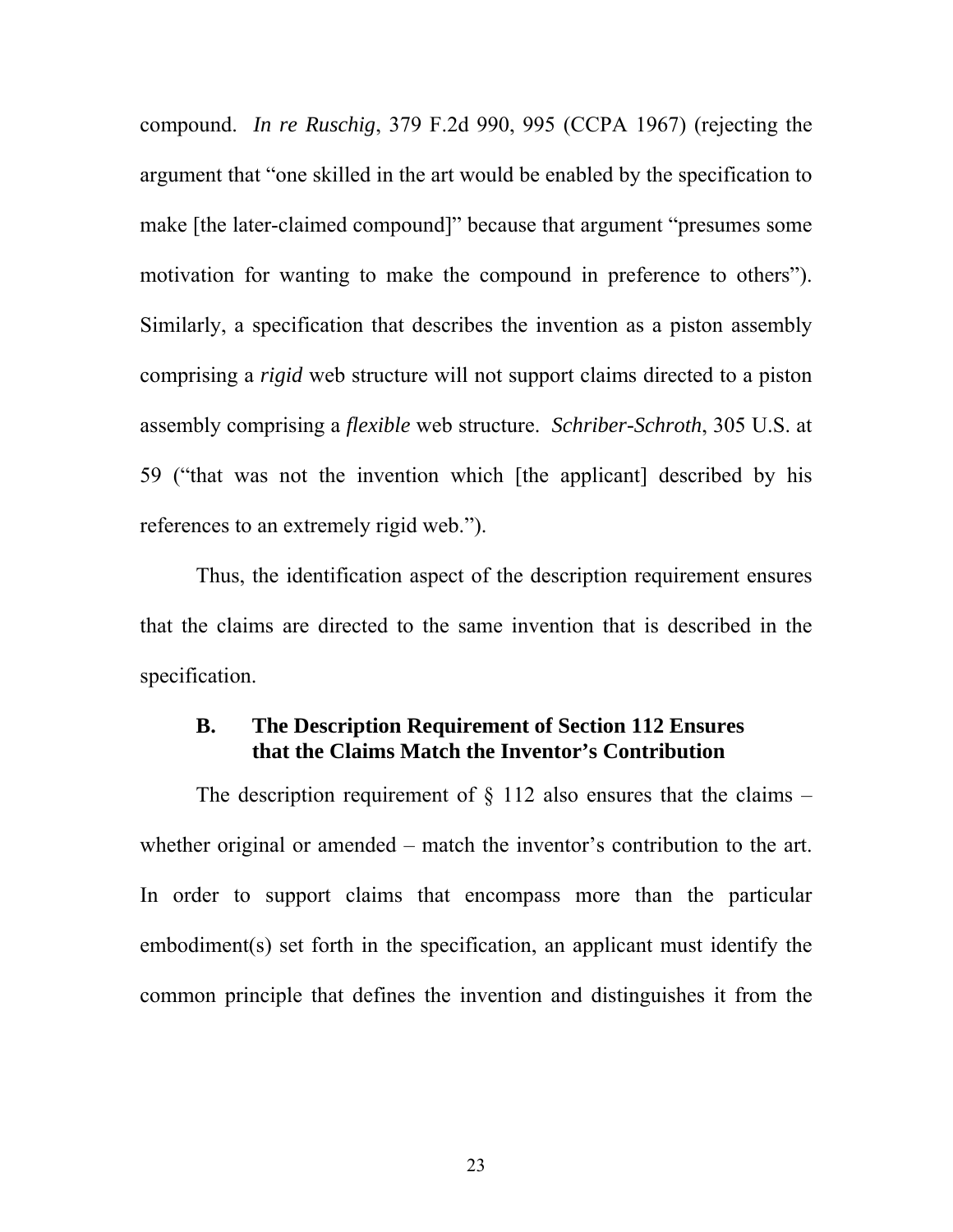prior art.<sup>9</sup> This common principle must be present in all the claimed embodiments, or else the claims will be invalid as encompassing more than the invention that the applicant described. Just as specific claims require a specific disclosure, generic claims require generic disclosure.

For example, in *Morse*, the specification described an improvement in telegraphy that solved the problem of signal attenuation by "combining two or more electric or galvanic circuits, with independent batteries for the purpose of overcoming the diminished force of electro-magnetism in long circuits . . . ." 56 U.S. at 109. Morse was thus entitled to claims that were directed to that principle. *Id.* at 86 (setting forth Morse's fourth claim), 112 (sustaining that claim). However, Morse's eighth claim, which expressly extended beyond the principle described in his specification, was invalid because it encompassed more than his invention.

By contrast, in *The Telephone Cases*, Bell's claimed method did not extend beyond his invention. Bell's invention consisted in transmitting speech by employing a continuous "undulating" electrical current whose variation in amplitude reproduced the vibrations of speech. The Supreme Court upheld Bell's method claim because it was limited to methods that  $\overline{a}$ 

<sup>9</sup> As the Supreme Court explained: "The primary meaning of the word 'invention' in the Patent Act unquestionably refers to the inventor's conception rather than to a physical embodiment of that idea." In *Pfaff v. Wells Elecs., Inc.*, 525 U.S. 55, 60 (1998).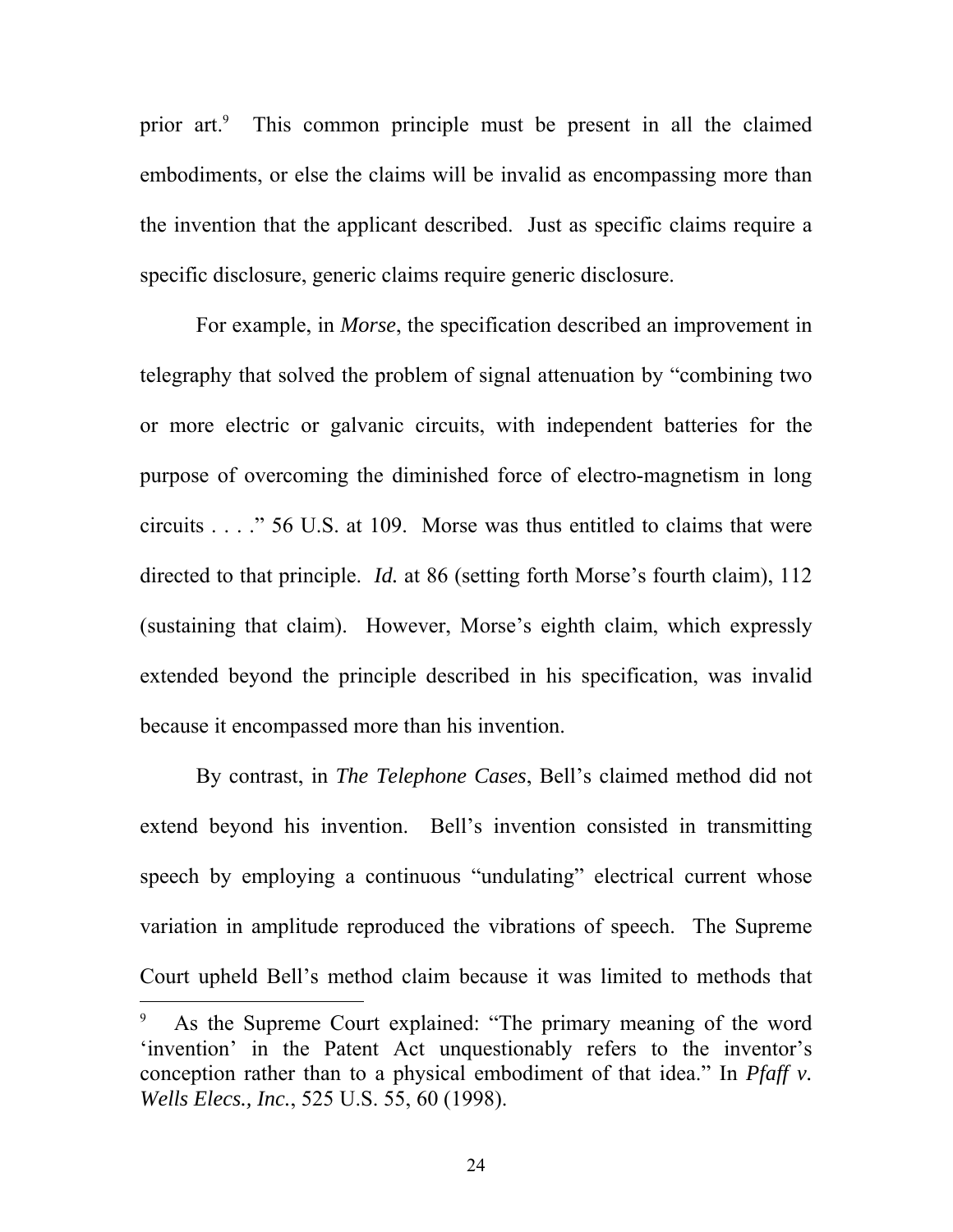used this principle, even though it encompassed the use of a "variable resistance" apparatus that Bell had "not described" so as to enable its construction. *Id.* at 538. The Court held that Bell's method "was not to be confined to the mere means he devised to prove the reality of his conception." *Id.* at 539. Had Bell sought to claim all methods of telephony – whether or not they used an "undulating current" – such claims would have extended beyond his invention and would have been invalid for the same reasons as Morse's eighth claim.

Thus, the description requirement of  $\S 112$  prevents applicants from claiming more than their contribution to the art, as set forth in the specification.

### **C. The Facts of this Case Illustrate the Proper Operation of the Written Description Requirement**

The claims at issue in this appeal satisfy the description requirement of § 112, properly construed.

First, there is no question that the claims on appeal are directed to the same invention that is identified in the relevant priority application. The 1989 application included a "Summary of the invention" that described the invention as including methods for modulating a cell's response to an external stimulus by reducing NF-κB activity in the cell so as to reduce the cell's expression of genes that are activated by NF-κB. *See* ARIAD Br. at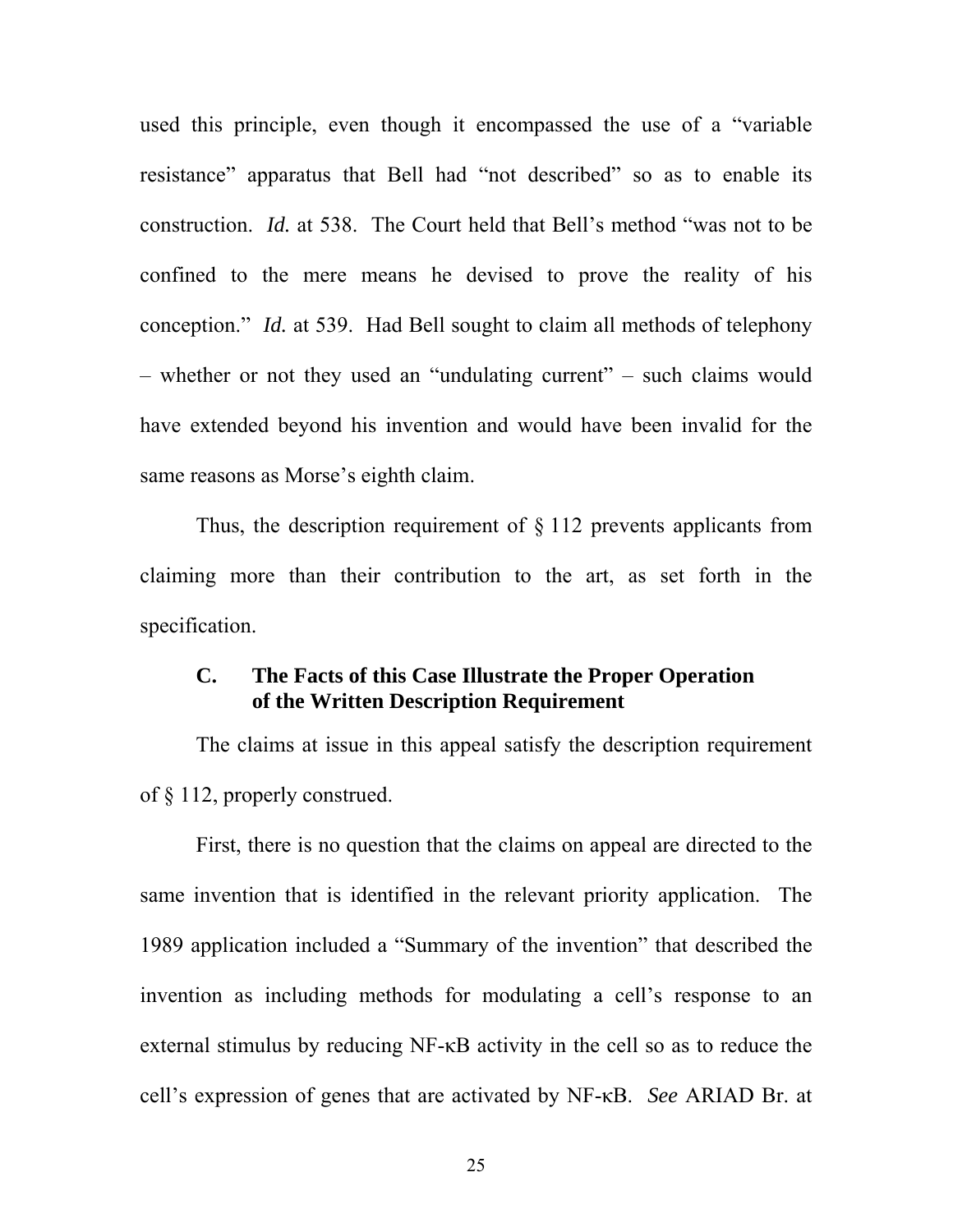50-54. This is, thus, not a case in which amended or later-added claims are directed to different subject matter than is identified in the specification.

Second, the claims on appeal are directed to a method defined by a common principle that is identified in the specification: reducing NF-κB activity in a cell as one particular way of altering the cell's response to an external stimulus. The Panel correctly recognized that it was the inventors of the '516 Patent-in-suit who discovered the existence of NF-κB activity and its role in mediating a cell's response to external stimuli, and who taught that reducing NF-κB activity in cells was one way, out of hundreds of possible ways, to modify a cell's response to an external stimulus.

As the Panel correctly stated, "There are hundreds of different transcription factors that perform in concert with other molecules in the cell to control cellular behavior." *Ariad*, 560 F.3d at 1369. It is undisputed and uncontroverted that: "In the mid-1980s, the inventors of the '516 Patent discovered an important transcription factor that they named NF-κB." *Id*. The inventors of the '516 Patent further realized that artificially reducing NF-κB activity in the cell would ameliorate the harmful symptoms of diseases that trigger NF-κB activation. *See id*. at 1370.

It was for the disclosure of that novel, non-obvious, and fundamental process – not some mere agent or compound designed to target a previously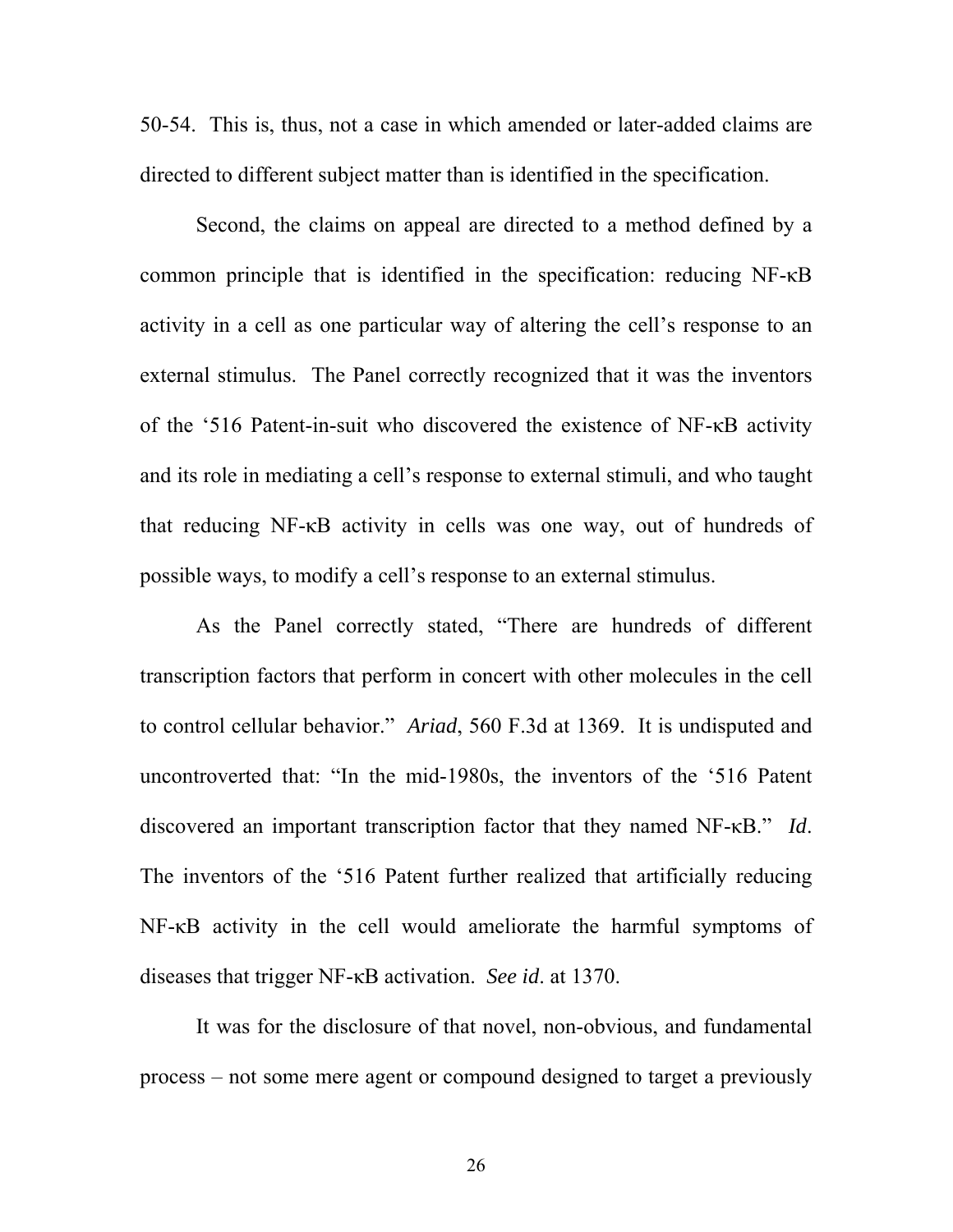known process – that the '516 Patent was granted. And when measured against the statutory standard of sufficiency, i.e., "such full, clear, concise, and exact terms as to enable any person skilled in the art . . . to make and use the same," substantial evidence clearly supports the district court's rejection of Lilly's defense of alleged lack of enablement.

Lilly argues that upholding the asserted claims of the '516 Patent "would have preempted the entire field of NF-κB inhibition" (Lilly Br. at 43), an argument that presupposes the existence of such a "field." It is undisputed, however, that before the '516 Patent applicants discovered and named NF-κB and disclosed that artificial reduction of NF-kB activity in cells was a novel way to regulate cellular responses to harmful extracellular influences such as lipopolysaccharide ("LPS"), there was no such "field" as the "field of NF-kB inhibition." Thus, it is no more valid to argue that the claims on appeal preempt the "field of NF-kB inhibition" than to object that Bell's method claim preempted the field of undulating current telephony. *See The Telephone Cases*, 126 U.S. at 535.

Lilly repeatedly mischaracterizes the claimed inventions of the '516 Patent as being directed to "methods of inhibiting NF-kB activity in a cell" (Lilly Br. at 4); "methods of reducing NF-kB in a cell" (*id*. at 42); "any method of reducing NF-kB activity" (*id*. at 45); any conceivable method for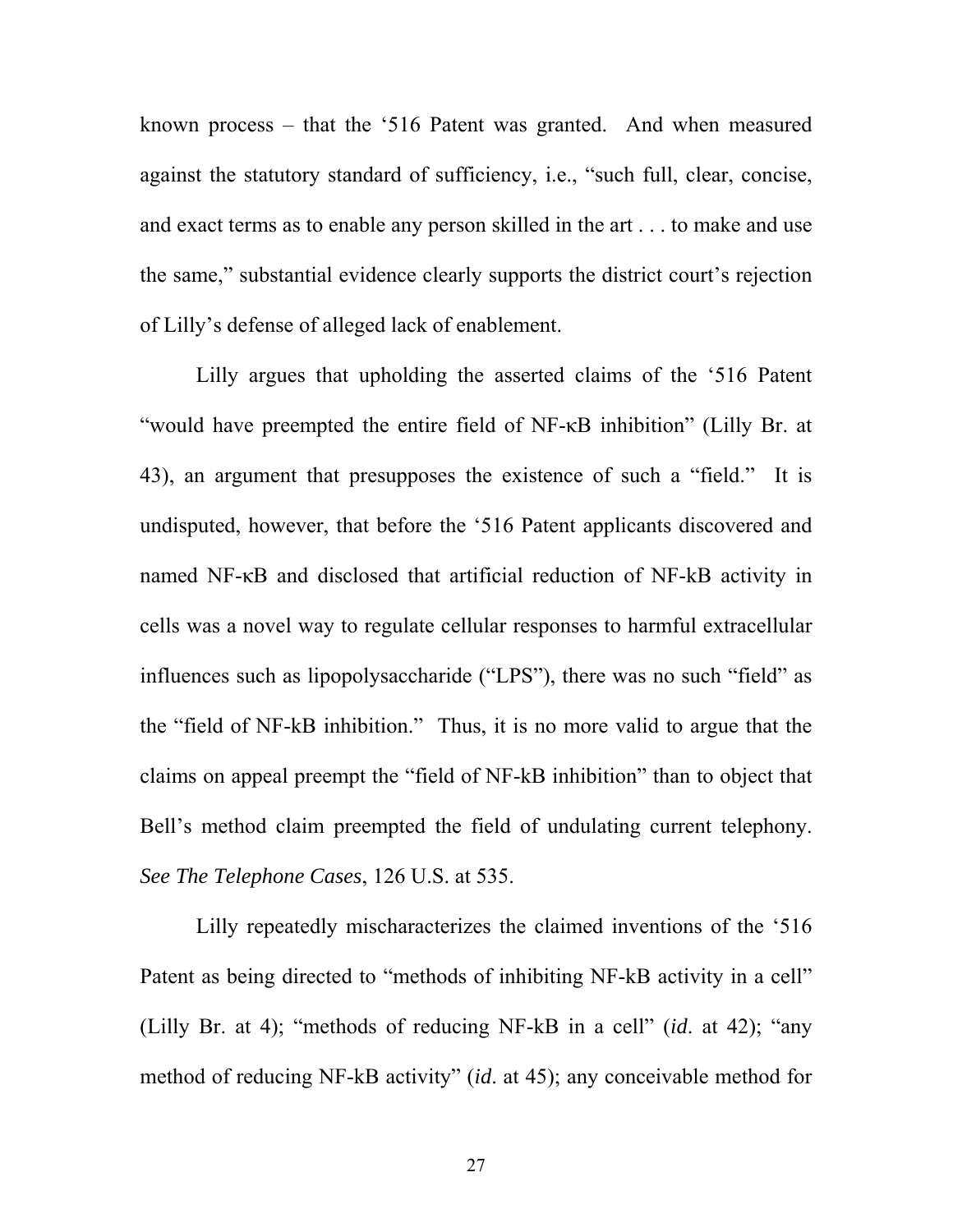reducing NF-kB activity" (*id*. at 53); "all methods of reducing NF-kB activity" (*id*. at 54); and "all methods of inhibiting NF-kB activity" (*id*. at 55). Like its erroneous reliance on a purported "field of NF-kB inhibition" (*id*. at 43), Lilly's opposition repeatedly and falsely assumes that "reducing NF-kB activity" was for some reason an unpatentable conception irrespective of whether it constituted a novel, useful, and non-obvious process within the meaning of 35 U.S.C. §§ 101-103, and irrespective of whether the applicants disclosed and enabled a mode for carrying out the claimed process.

It is only by ignoring the technological contribution that the '516 Patent applicants actually made that Lilly can characterize the disclosure of that patent as constituting nothing more than "prophetic research plans" (Lilly Br. at 1), a "research program" (*id*. at 2), or similar characterizations drawn from prior opinions of this Court. Nor is there any justification for Lilly's characterization of the '516 Patent applicants as "overreaching inventors" (*id*. at 40) who are to be distinguished from "true innovators" (*id*. at 47) who make "real contributions" (*id*.). Such mischaracterizations serve only to obfuscate the actual dispute that gives rise to the controversy before this Court, which is: whether the methods disclosed and claimed in the '516 Patent are worthy of legal protection (as Plaintiffs-Appellees contend), or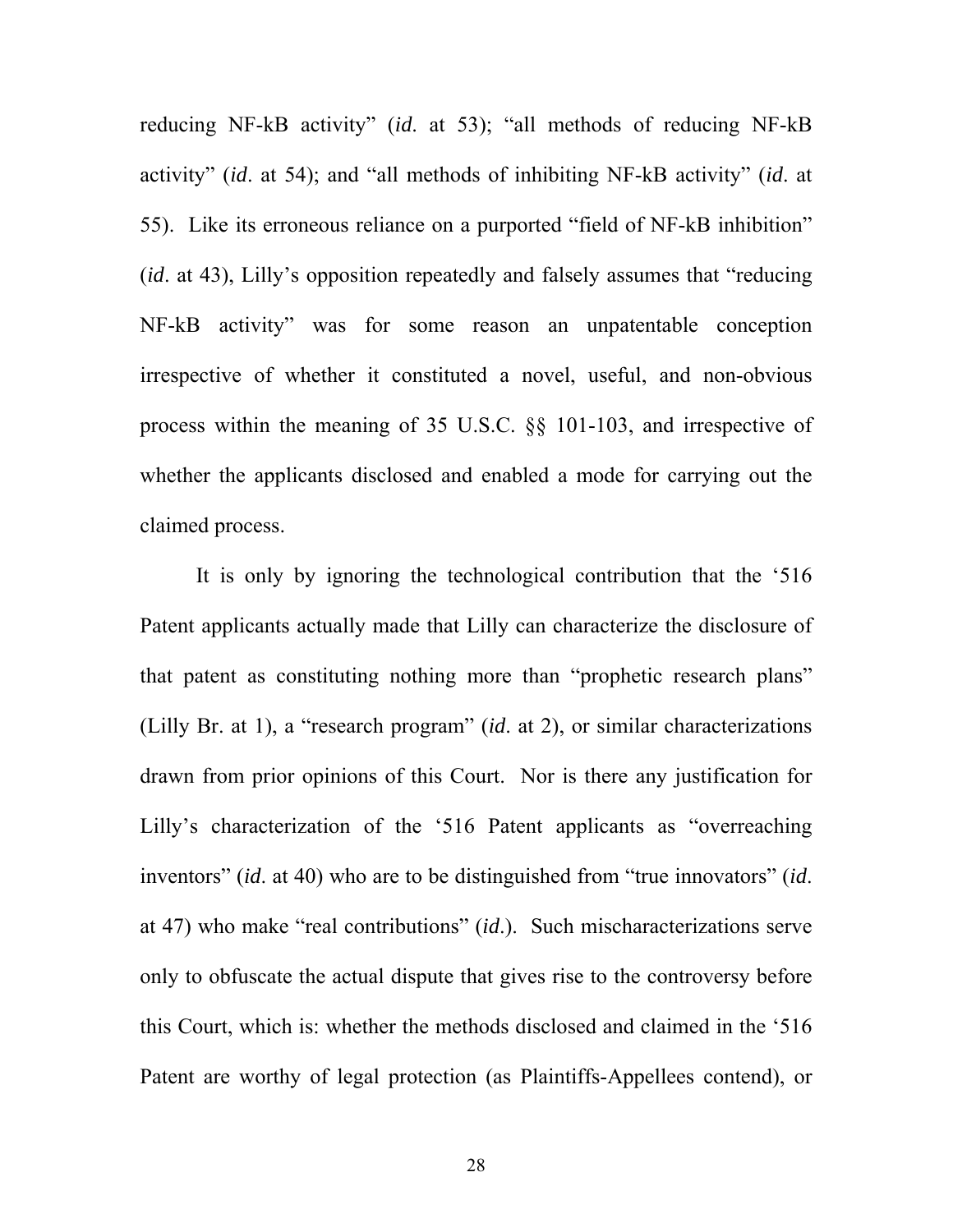fall completely outside of the patent system and can be exploited for free by downstream pharmaceutical manufacturers, as Lilly contends.

Under Lilly's view, even though the claims-in-suit might be directed to novel, useful, non-obvious, and statutory methods, and even though the '516 patent applicants might have complied with their statutory duty to provide a written description of their invention "in such full, clear, concise, and exact terms as to enable any person skilled in the art to which it pertains . . . to make and use the same," the asserted claims are nevertheless worthless and void because the '516 patent applicants purportedly did not comply with a "separate", non-statutory, judicially-devised duty to describe their invention in terms that a court or jury might deem sufficient to prove that the '516 patent applicants had "possession" of the claimed methods to a legally sufficient degree.

The discoverer of a new and non-obvious process, whose use is not tied to particular materials or machines, has never been restricted in his or her patent protection to the details of particular instrumentalities that were then the best-known ways of carrying out the process. Lilly's "written description" arguments are aimed at denying patent protection to upstream researchers who discover and disclose generally applicable methods that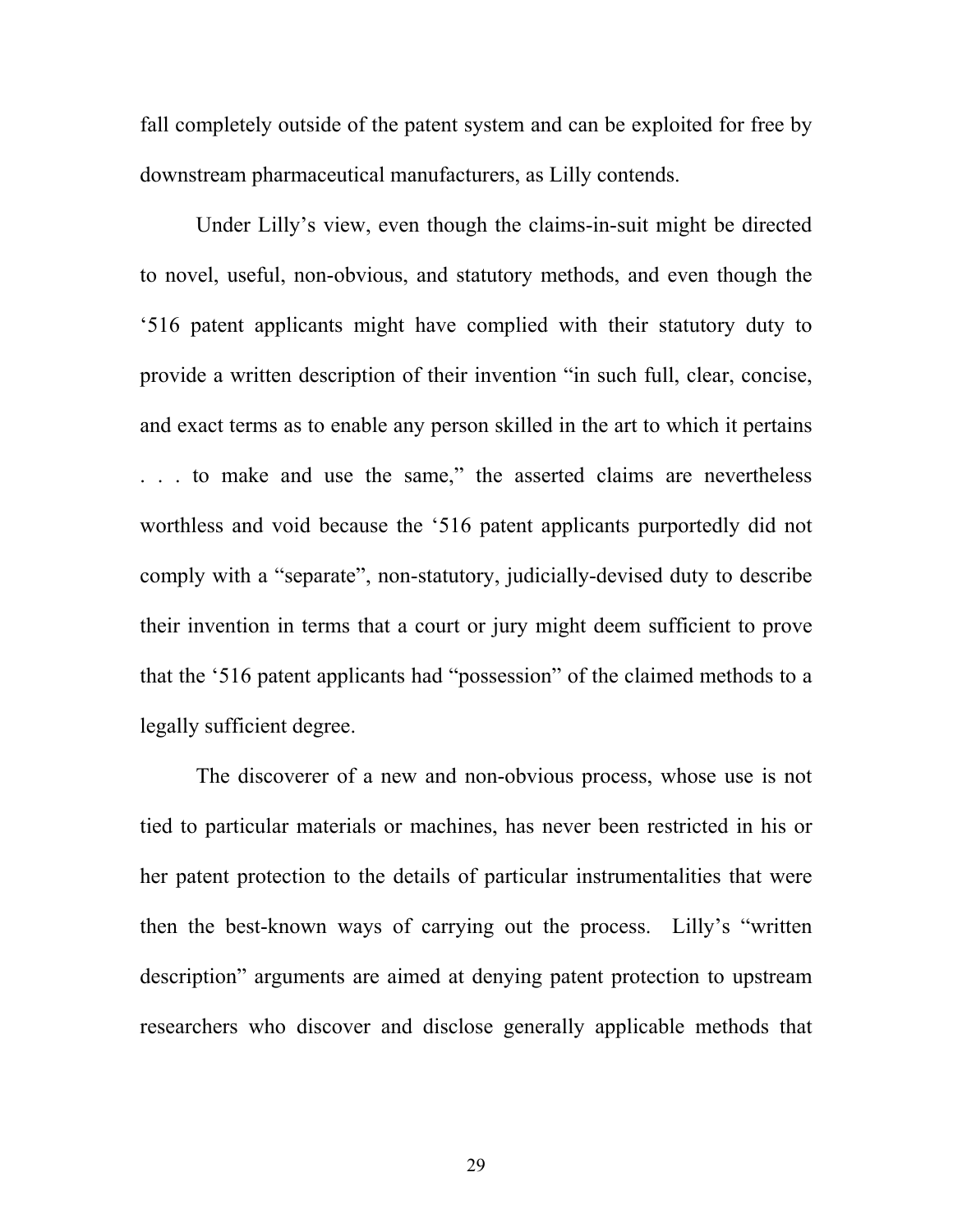Lilly would then subsequently exploit.<sup>10</sup> As the panel in this case noted, the discovery of the claimed inventions in this case "required years of hard work, great skill, and extraordinary creativity – so much so that the inventors first needed to discover, give names to, and describe previously unknown cellular components as a necessary predicate for their inventions." *Ariad*, 560 F.3d at 1372. As the Court stated in *The Telephone Cases*, 126 U.S. at 539, "[s]urely a patent for such a discovery is not to be confined to the mere means [the inventor] improvised to prove the reality of his conception."

<sup>10</sup> *See* Amicus Brief of Regents of Univ. of Cal. et al., filed Oct. 15, 2009, at 16-19.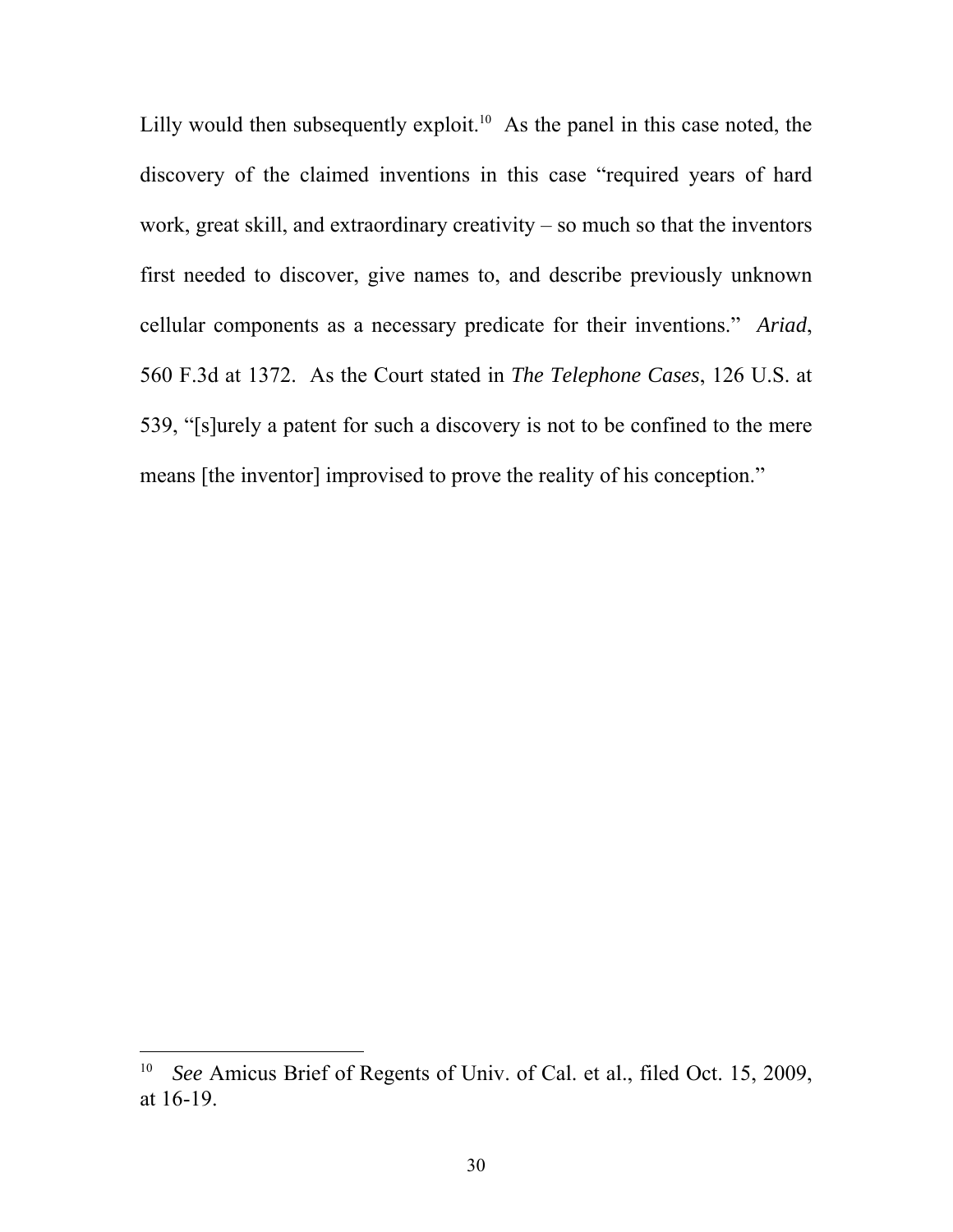#### **CONCLUSION**

For the reasons set forth above, the judgment of the District Court should be

affirmed in its entirety.

Dated: New York, New York November 30, 2009

> **JAMES W. DABNEY FRIED FRANK HARRIS SHRIVER** & JACOBSON LLP One New York Plaza New York, New York 10004  $(212) 859 - 8000$

JOHN F. DUFFY FRIED FRANK HARRIS SHRIVER & JACOBSON LLP 1001 Pennsylvania Avenue, N.W. Washington, DC 20004  $(202)$  639-7000

JOHN M. WHEALAN 12 Sunnyside Road Silver Spring, MD 20910  $(202)$  994-2195

Mu<br>healan By John M

Attorneys for Plaintiffs-Appellees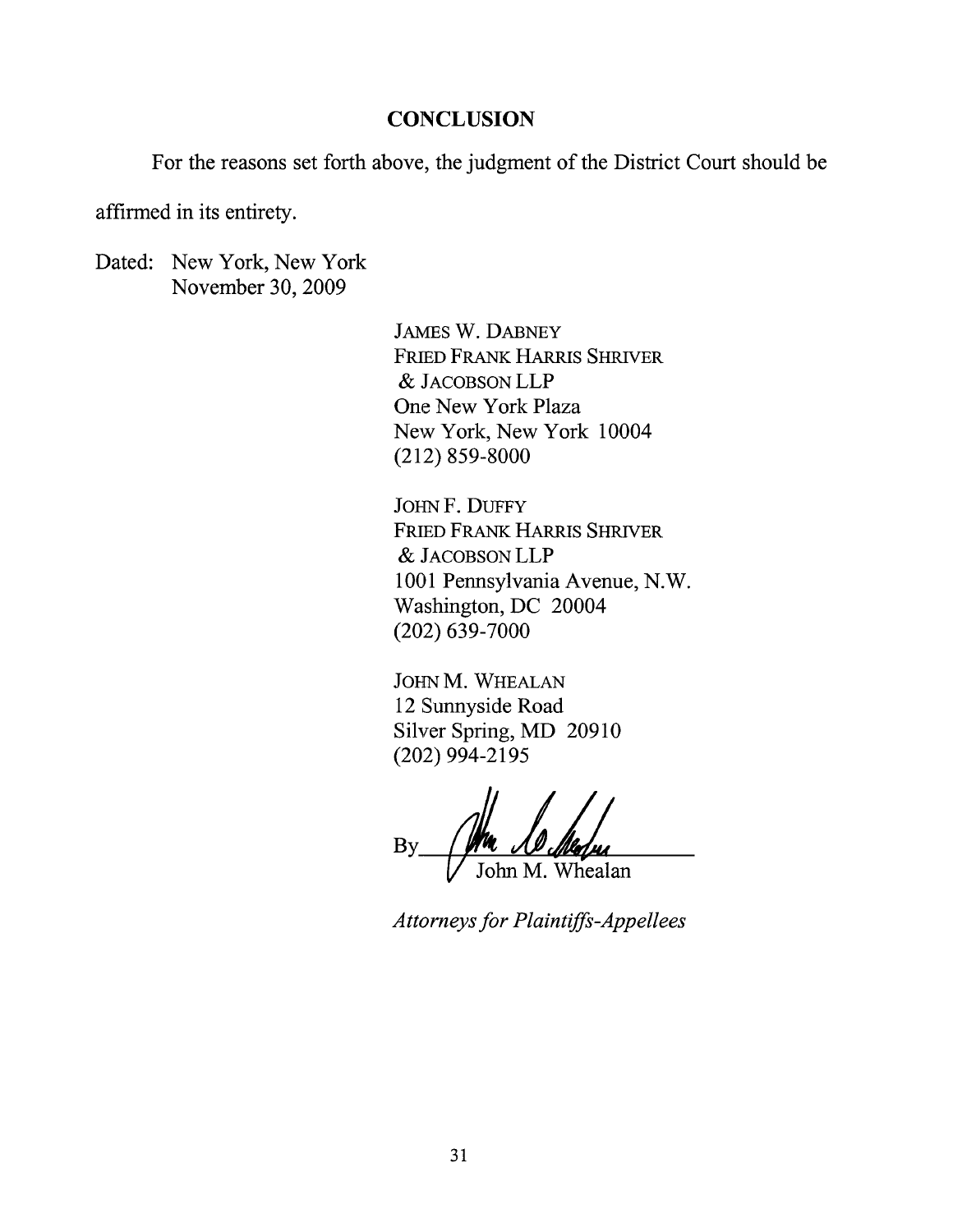| <b>STATE OF NEW YORK</b>  |  |  |
|---------------------------|--|--|
|                           |  |  |
| <b>COUNTY OF NEW YORK</b> |  |  |

 $SS:$ 

#### **AFFIDAVIT OF SERVICE BY OVERNIGHT FEDERAL EXPRESS NEXT DAY AIR**

**NELSON CABAN** 

1154 ST. LAWRENCE AVE.

BRONX, NY 10472, being duly sworn, depose and say that deponent is not a party to the action, is over 18 years of age and resides at the address shown above or at

#### On November 30, 2009

deponent served the within: Reply Brief for Plaintiffs-Appellees on Rehearing En Banc

Upon:

Charles E. Lipsey, Esq. Finnegan, Henderson, Farabow, Garrett & Dunner L.L.P. **Two Freedom Square** 11955 Freedom Drive **Reston, VA 20190**  $(571)$  203-2399

the address(es) designated by said attorney(s) for that purpose by depositing  $2$  true copy(ies) of same, enclosed in a properly addressed wrapper in an Overnight Next Day Air Federal Express Official Depository, under the exclusive custody and care of Federal Express, within the State of New York. Twelve copies of the foregoing brief were filed on this date via overnight delivery, on September 26, 2008, addressed to the Clerk's Office, U.S. Court of Appeals for the Federal Circuit, 717 Madison Place N.W., Washington, D.C. 20439.

Sworn to before me on November 30, 2009

ROBIŃ M. ŹUCKERMAŃ

Notary Public State of New York No. 01ZU5007194 Qualified in Orange County Commission Expires Jan. 25, 2011

 $Job # 226599$